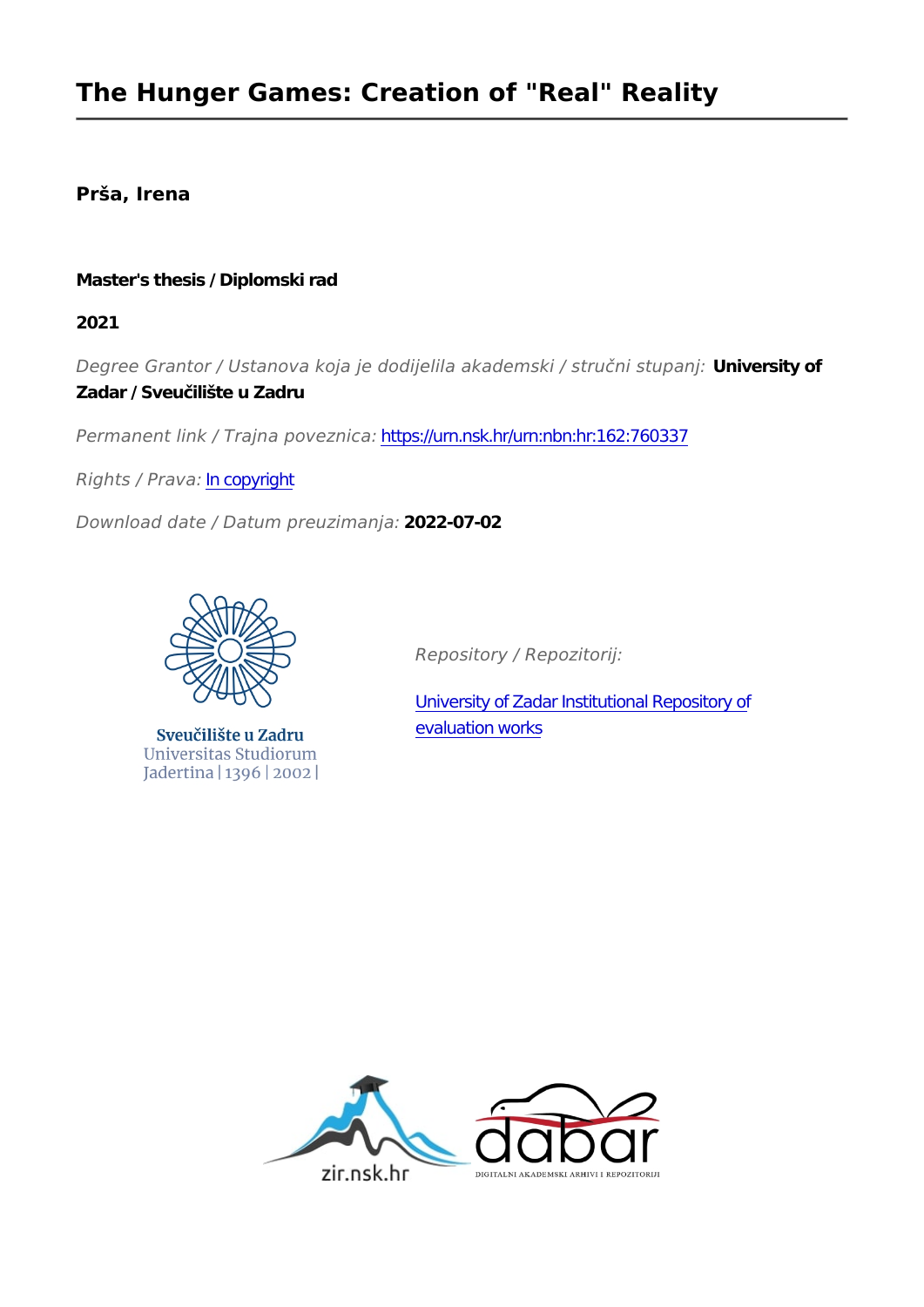# Sveučilište u Zadru

# Odjel za anglistiku

Diplomski sveučilišni studij engleskog jezika i književnosti; smjer: znanstveni (dvopredmetni)



Zadar, 2021.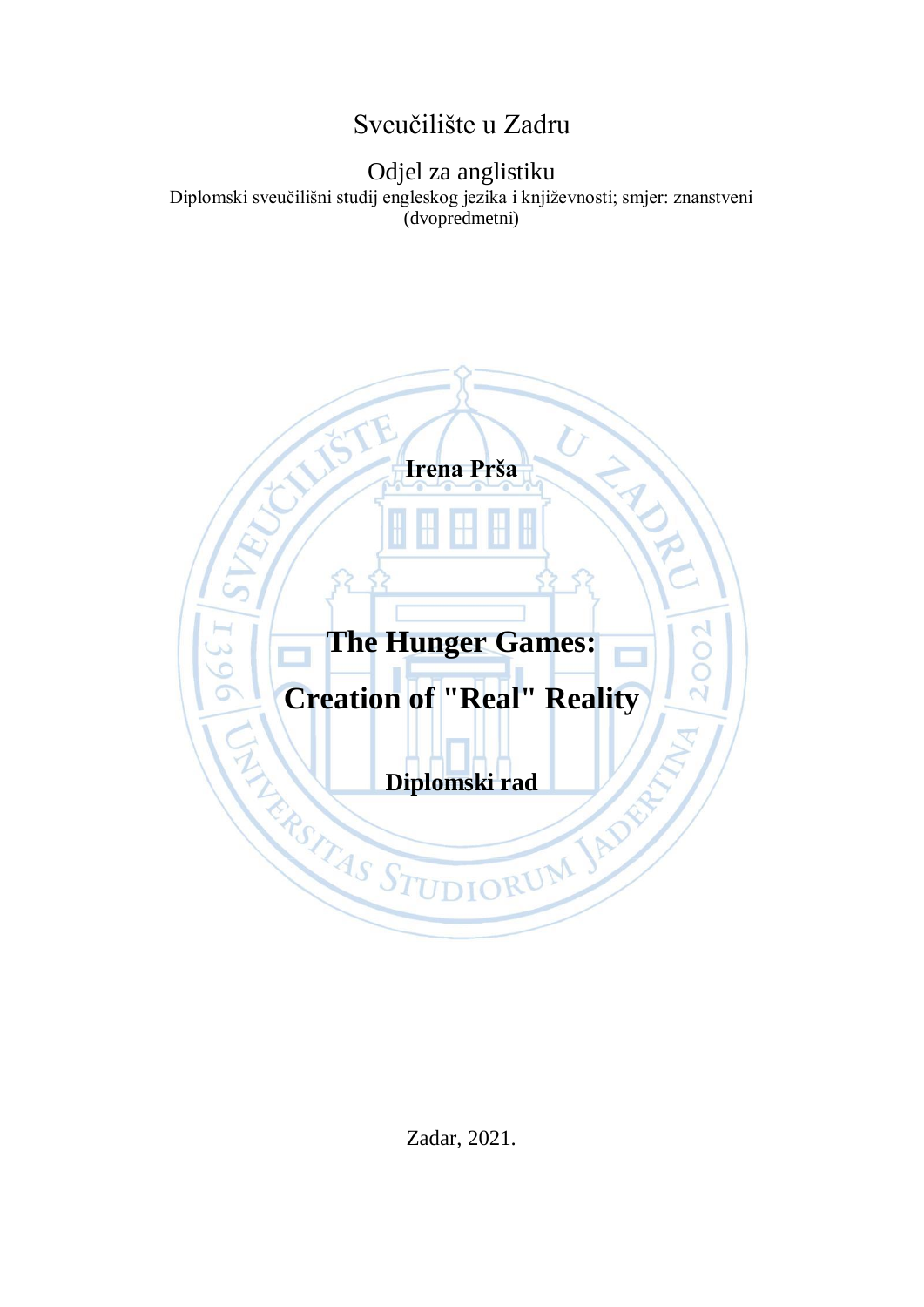# Sveučilište u Zadru

#### Odjel za anglistiku Diplomski sveučilišni studij engleskog jezika i književnosti; smjer: znanstveni (dvopredmetni)

**The Hunger Games: Creation of "Real" Reality**

#### **Diplomski rad**

Studentica: Mentor: Irena Prša Izv. prof. dr. sc. Marko Lukić

Zadar, 2021.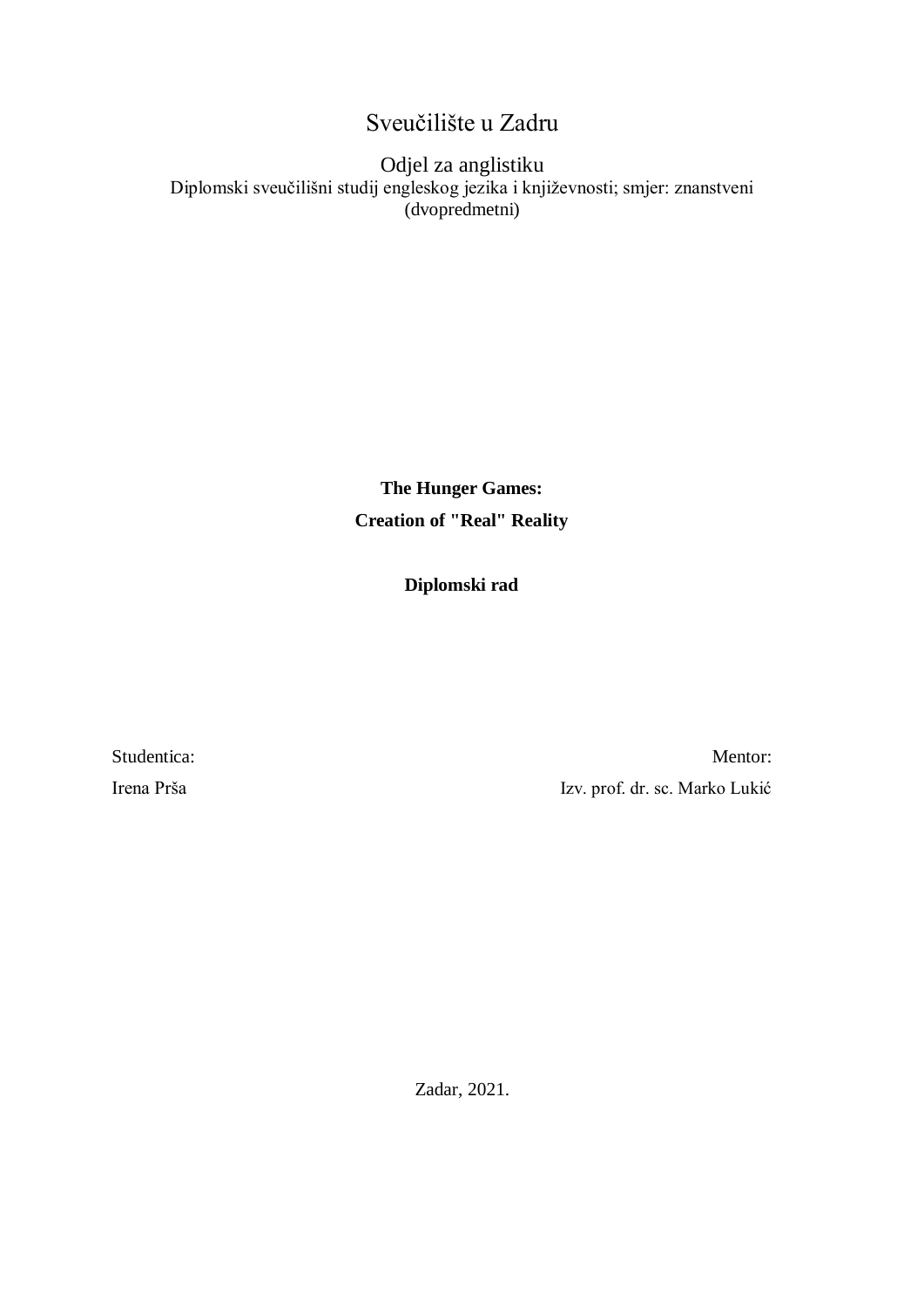

# **Izjava o akademskoj čestitosti**

Ja, **Irena Prša**, ovime izjavljujem da je moj **diplomski** rad pod naslovom **The Hunger Games: Creation of "Real" Reality** rezultat mojega vlastitog rada, da se temelji na mojim istraživanjima te da se oslanja na izvore i radove navedene u bilješkama i popisu literature. Ni jedan dio mojega rada nije napisan na nedopušten način, odnosno nije prepisan iz necitiranih redova i ne krši bilo čija autorska prava.

Izjavljujem da ni jedan dio ovoga rada nije iskorišten u kojem drugom radu pri bilo kojoj drugoj visokoškolskoj, znanstvenoj, obrazovnoj ili inoj ustanovi.

Sadržaj mojega rada u potpunosti odgovara sadržaju obranjenoga i nakon obrane uređenoga rada.

Zadar, 9. ruj. 2021.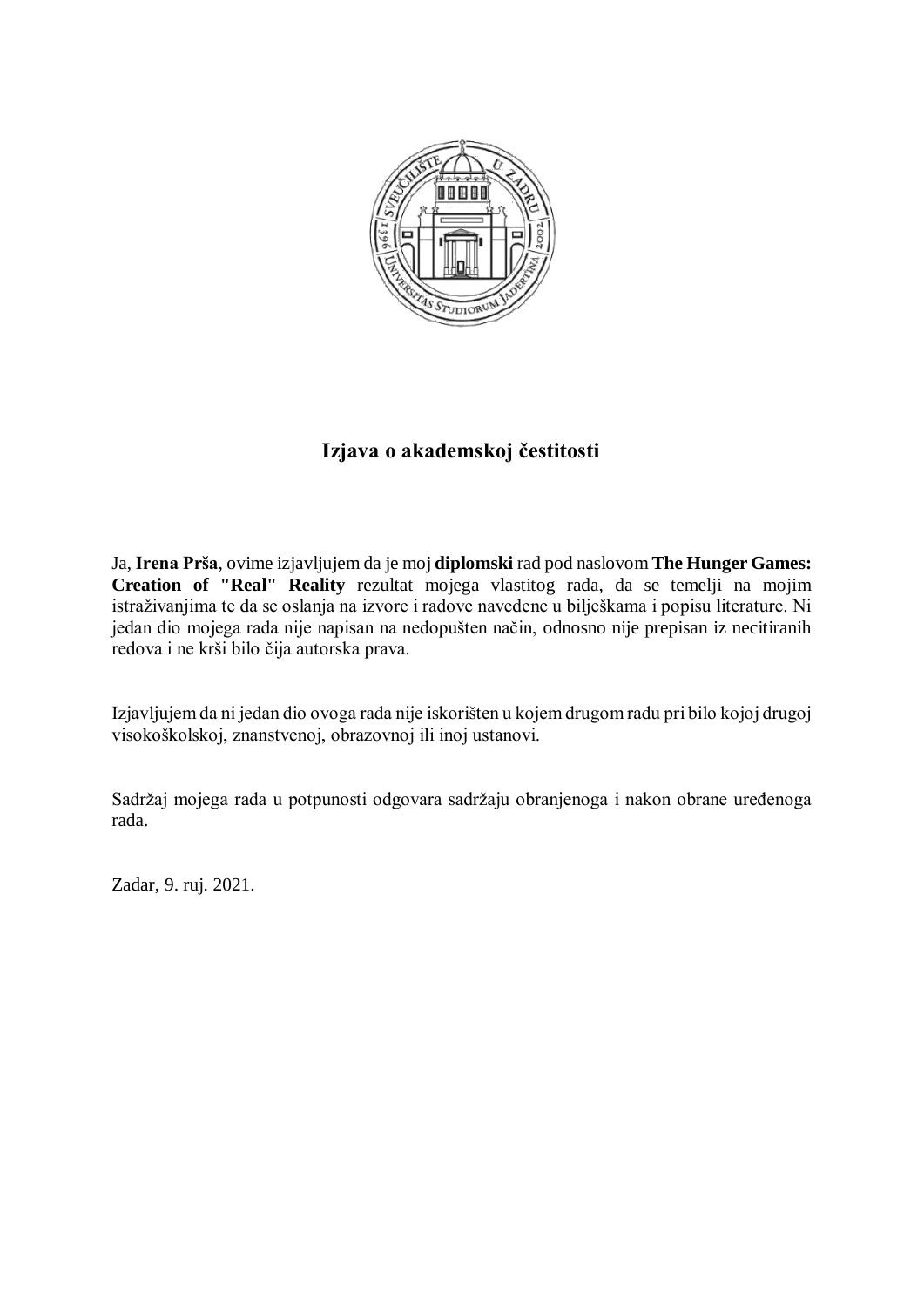# **Table of contents**

| 6. "I Wonder Will She Enjoy Watching Me Die" – What Lies Behind the Success of Reality |  |
|----------------------------------------------------------------------------------------|--|
| 7. "Real or Not Real"? Propaganda, (Ab)Use of Technology and Science, and Paranoia 18  |  |
|                                                                                        |  |
|                                                                                        |  |
|                                                                                        |  |
|                                                                                        |  |
|                                                                                        |  |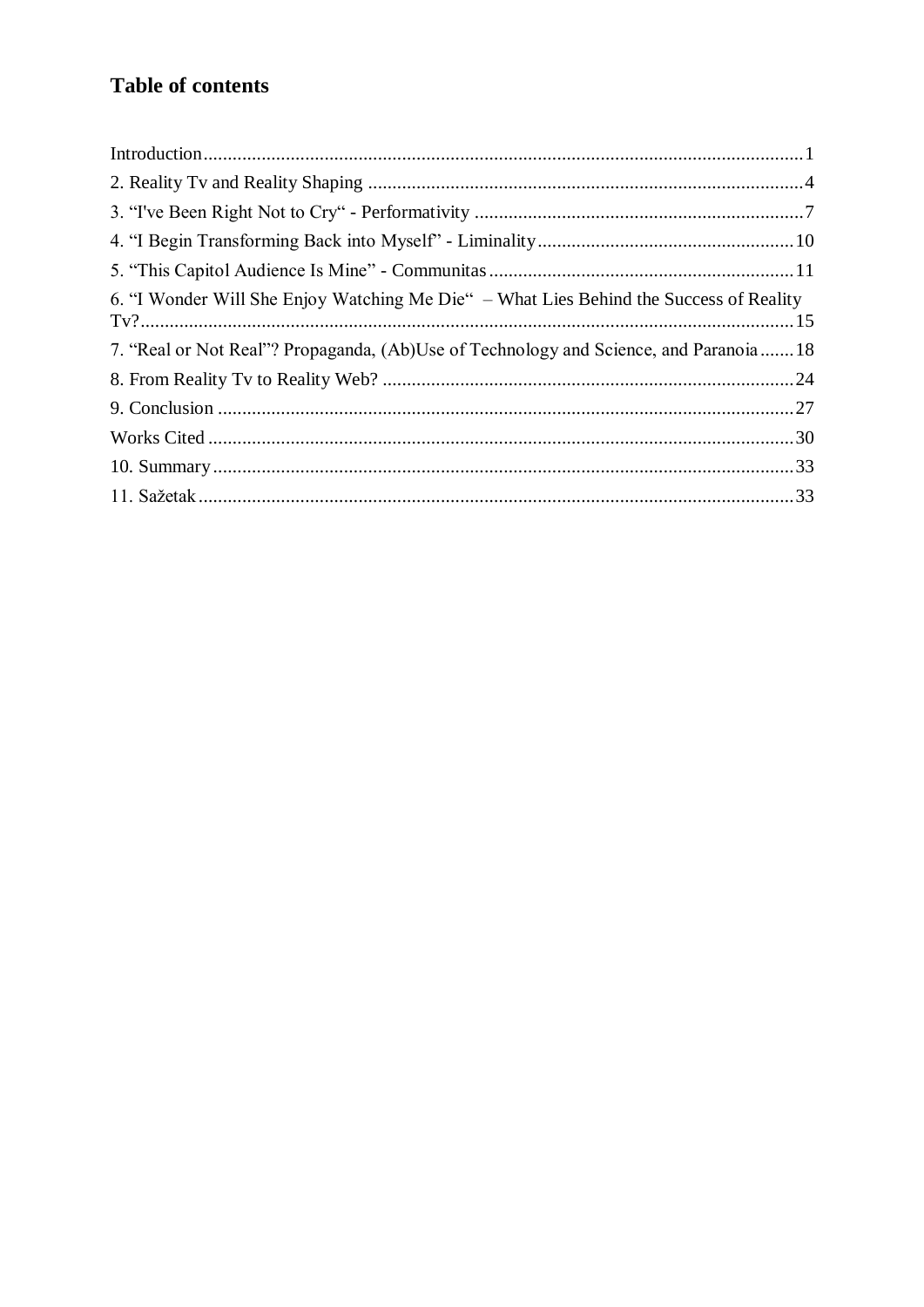#### <span id="page-5-0"></span>**Introduction**

 $\overline{a}$ 

Hunger Games is a dystopian novel series written by Suzanne Collins (b. 1962.) in the span of three years, and includes novels: *The Hunger Games* (2008.), *Catching Fire* (2009.) and *Mockingjay* (2010.). Her motivation for writing these novels is explained in an interview where she states that the idea came from switching through TV channels one night, where one channel had a reality tv competition on, and the other one scenes from the Iraq war, which became fused into one in her tired mind (Armitstead). She also pointed that she was an army child who was afraid of news reports from Vietnam, because her father was participating in the war, and spent her early years travelling to various locations and battlefields, which he explained from a historical perspective. This sum of circumstances led to the creation of the extravagant and brutal world of Panem, futuristic remains of what used to be North America, and the land where Hunger Games reality tv show takes place. In the same interview, the author gives an explanation that the arena of Hunger Games was modelled after the Roman Gladiator arenas<sup>1</sup>, and the idea of sending children to battle came from Theseus and the Minotaur.

The Hunger Games trilogy fits in the literary category of dystopian literature, and more closely, young adult dystopian literature, which became extremely popular in the  $21<sup>st</sup>$  century, and for better understanding of the context, I will elaborate what these categories represent.

Dystopian literature is in the shortest possible definition, the opposite of utopian literature; "specifically that literature which situates itself in direct opposition to utopian thought, warning against the potential negative consequences of arrant utopianism" (Booker 3). Dystopia represents a world where the environment is harsh, people are without hope for a better tomorrow, repressed or barely surviving using scarce resources available and technology and science are used against the human race.

 $1$  This notion is visible from the name of the country, *Panem*, from Latin expression panem et circenses – "bread and circuses : sustenance and entertainment provided by government to appease public discontent" and encompasses the message of the trilogy itself. ("Panem et Circenses").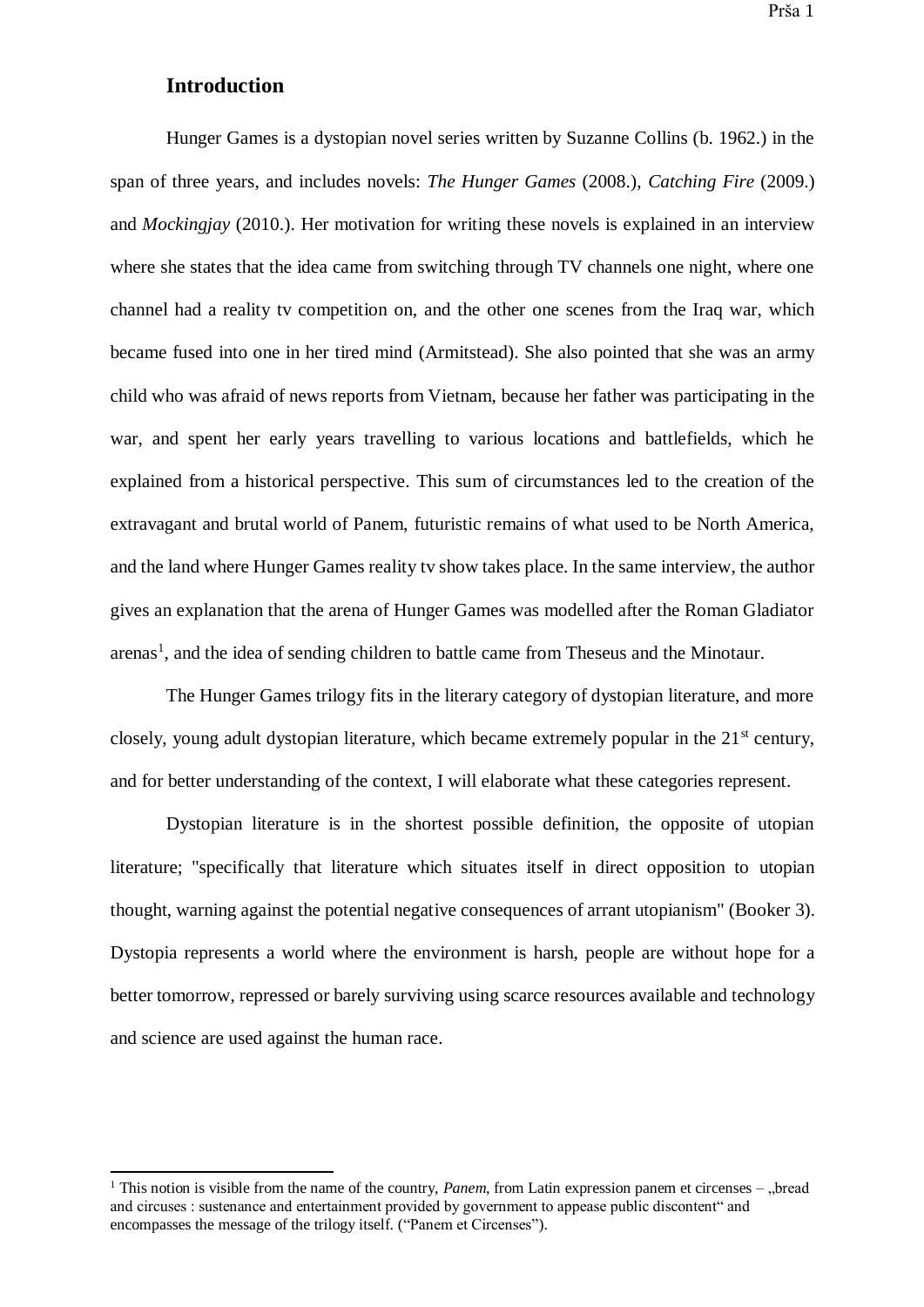Specific traits of young adult dystopian literature, according to Balaka Basu, Katherine R. Broad and Carrie Hintz (3-5) are listed in the following paragraphs and the plot of the Hunger Games trilogy conforms to all of them.

These traits are:

1. threat of environmental destruction and, 2. post-apocalyptic dystopia (plagues, WWIII, zombies – world changing events); it is not clear what had happened to North America in the novels, but the natural resources are scarce, each district has its own sector of production, and the Capitol has the right to most of those products, leading to extreme class division and poverty in the districts.

3. conformist societies – void of personality, color, pleasure which embrace uniformity because they are afraid that diversity creates conflict; the upper-class of Capitol and the city are extravagant as can be, but when we get introduced to the rebels and the population of District 13 who managed to survive underground, we see a society which massively emphasizes equality. Everybody wears the same grey uniform, eat the same portion of tasteless food etc. in an attempt to portray their culture and their cause as righteous.

4. repressive regimes enforced through enslavement and silencing of citizens through various methods, physical and psychological – representing authoritative stance of adults towards young people; young people (under 18) are the contestants of the Hunger Games, the adults from the districts work in inhumane conditions, technology is used for manipulation and tortute, the Capitol has Peacekeepers (police/military) who act as executors of punishments at their own judgement and there are actual slaves with cut-out tongues, called Avoxes.

5. many feature an awakening connected to the notion of lasting conspiracy and information availability; Katniss comes to a revelation that much information is being withheld from the residents of districts and her actions inspire other to rebel and start a war.

These novels can, of course, fit into different literary genres, such as Sci-Fi, drama, adventure etc, but these specific traits are what connects them in the genre of dystopian literature.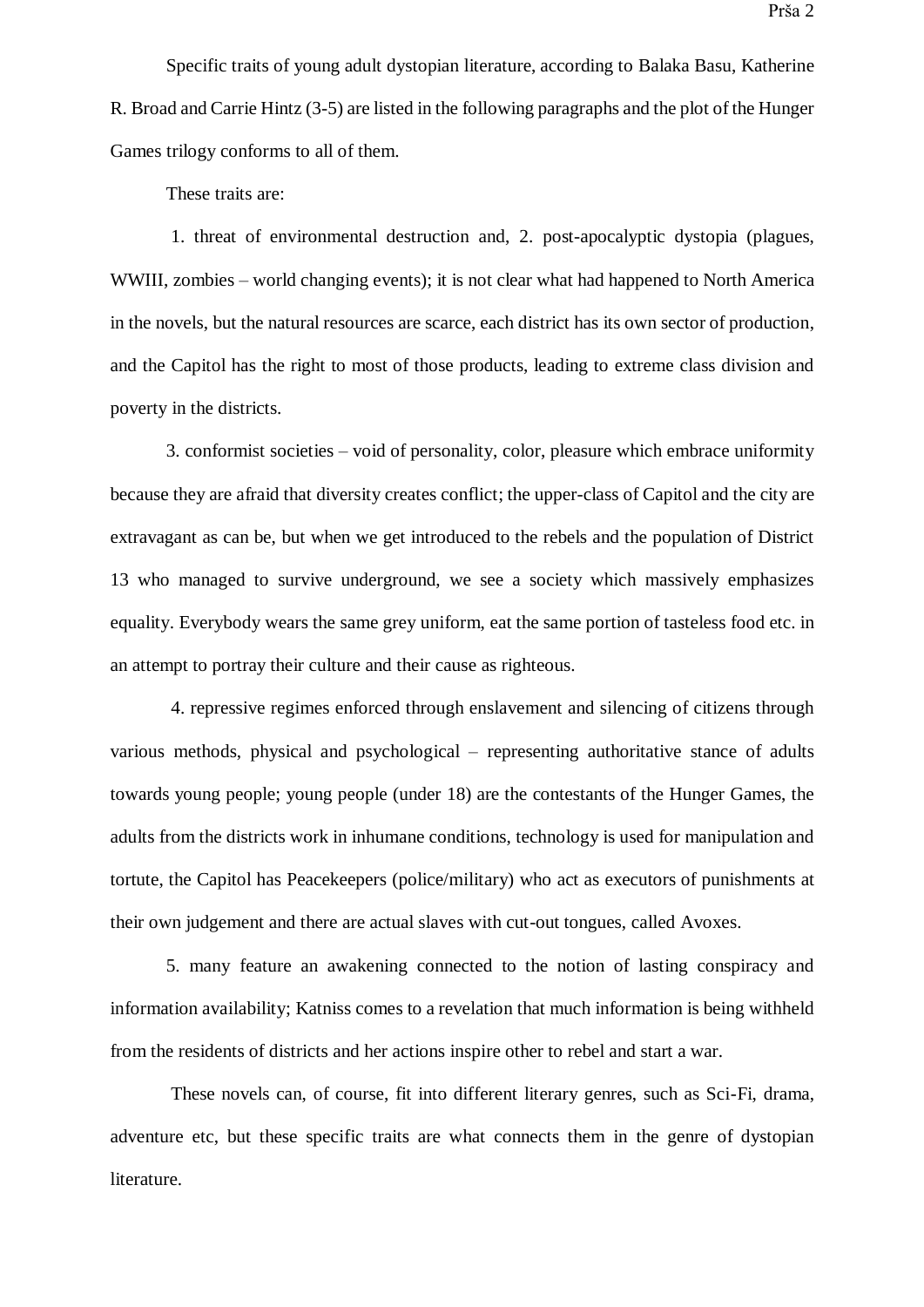Prša 3

However, in this paper, I will put an accent on the notion of reality tv and the creation of scripted "reality" which serves a purpose of changing representation, inscribing new meanings and attitudes and ultimately changes social and cultural environment for participants and the audience or creates the **"real" reality** we are living in.

The topic of creation of reality in *The Hunger Games* novel can be approached from different theoretical standpoints - philosophical, theological, anthropological, historical – or even as an interdisciplinary research. However, in this thesis the focus will be on the notions of creating reality through performance, creation of communitas and propaganda, ie. it will be examined from an anthropological perspective. Economic, cultural and historical examples will help to illustrate the past and current social frames that inspired Suzane Collins to write the novels, ie. they will serve to portray how socio-cultural circumstances shape literature, and in this case, how they serve as inspiration for dystopian literature.

The primary sources for writing this paper are the novels that make the Hungers Games trilogy. In-depth reading of this body of fiction will ensure detection of accentuated themes regarding the creation of reality in the imaginary world of Panem.

Said themes will then be analyzed based on the theories of Arnold van Gennep, Victor Turner and Richard Schechner who paved the way for a discipline called Performance studies. These authors and their works make the secondary sources for this thesis and the analysis will provide a theoretical frame for the themes and present how the cultural patterns of the society transmit into fiction.

I will explore the evolution of the reality format, from the "Tabloid TV" to reality television and beyond, proposing that the format is most recently developing greatly on the web, especially social media. Parallel with the current relevant occurrences, new occupations which arise from reality shaping, new forms of propaganda and a greater shift to virtual reality, will be drawn. The initial idea of this M.A. final is to investigate how modern technology and media shape and reshape representations of reality and with what agenda. In a narrower sense, this final thesis will deal with different representations of reality with an emphasis on the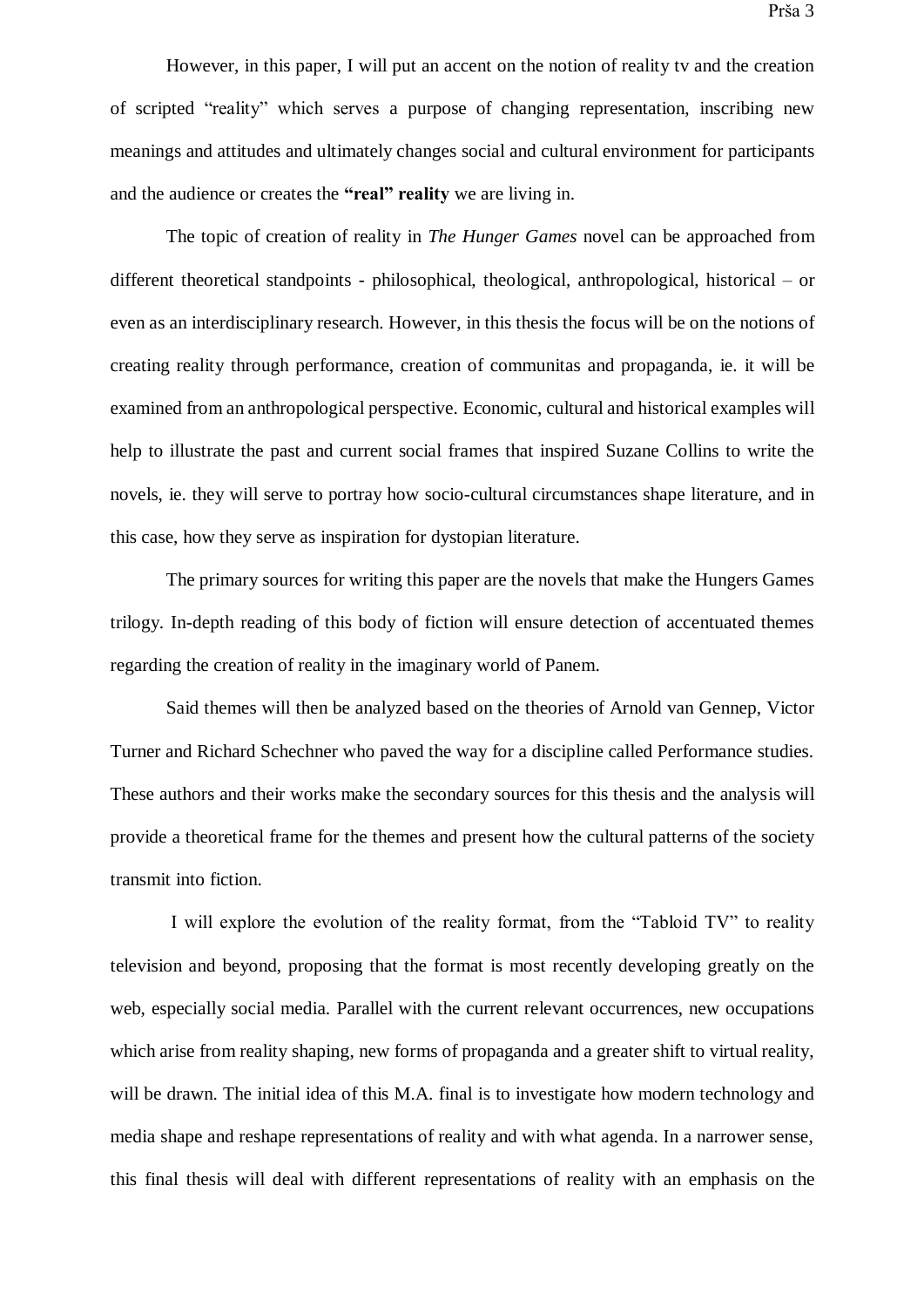audience that absorbs it (consumers) and through which channels, and the influence it has on their/our lives.

#### <span id="page-8-0"></span>**2. Reality Tv and Reality Shaping**

Plot of the Hunger Games trilogy revolves around Katniss Everdeen who is the narrator of the story. Through this character we are introduced into the land of Panem, a totalitarian dystopian society that followed what used to be North America in the present day. In the trilogy, we do not get the backstory of the country's creation in detail, but we do know that it was a totalitarian state ruled from the Capitol (capital city) and consisted of 13 districts which rebelled against the government. Following the unsuccessful rebellion, led by District 13 which had nuclear weapons, comes the age of what is referred to as Dark Days – severe oppression from the Capitol over the remaining districts (District 13 is considered to be defeated, a dangerous area where nothing remains but ruins), constant surveillance and punishments by the Peacekeepers (government's police-military institution) and most importantly, the creation of the Hunger Games – reality tv show which takes 2 children from each district each year to remind their residents of the consequences of rebellion. After participating in the Hunger Games, Katniss comes out as a victor, alongside her on-screen romance partner – Peeta Melark. Her defiance of playing by the Capitol rules by wanting to commit a double suicide when her and her peer from district 12 remained as last contestants and survivors, made the Gamemakers (producers and directors) take an unpreceded action and let them both live. This action is seen by the residents as a power-shifting move which starts restlessness in the districts. Katniss is seen as an idol by the districts and a threat by the Capitol. In an attempt to regain power, she is selected again for the Hunger Games special edition next year, where only victors participate and after a coup to get her out of that show and that arena by the rebels, she becomes the face of the rebellion, although her primal motivation is saving Peeta who remained captive to the Capitol. After realizing the impact she holds, she uses it to her advantage and ends the rebellion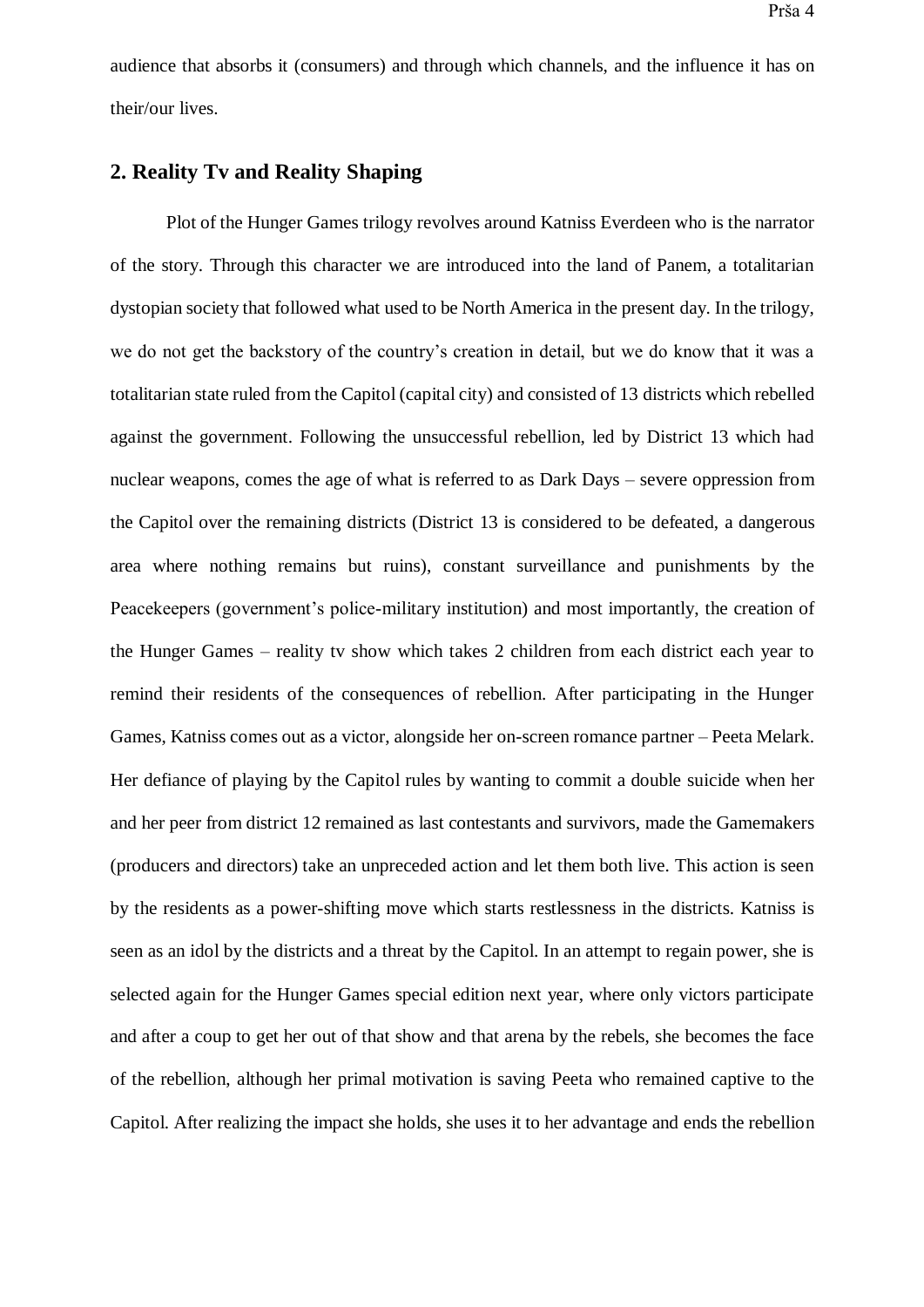on her own terms<sup>2</sup>. We see in the final book that the social order is somewhat restored, now as a republic and that Katniss has continued with her life marked and traumatized by the events that changed her reality and who she is/was.

In the novel, Hunger Games is a Tv show, reality program, which is the main source of "entertainment" for all districts, except for Capitol, which has its fair share of indulgence, based on their wealth, but more on economic discrepancy between these social "classes" will be written later in the paper. This reality tv that we see in the novel has many connections with reality tv in the modern day (24h cameras, contestants, winners, celebrity status), except for a brutal twist of children participating in murderous behavior and exposed to violence. The phrase "Reality Tv" has a discrepancy of its own – can televised content, which is in its core a oneway communication medium and scripted, cut and produced, represent reality? There are many approaches to defining reality and none of the definitions agree completely – we can study it from a perspective of physics, language, mathematics, religion, etc. In the context of relativity theory, for example, reality is , all that exists 'at present'. It is accepted that the 'past' does not exist anymore (it has been real in the past), while the 'future' does not yet exists (it is a potentiality for possible realities to come)" (Aerts 1)". Even if we take this definition, that reality is everything that happens in the present moment, then reality tv is sure to be true to its name, especially in live coverage or 24-hour surveillance circumstances. However, there is an interesting distinction that Francis Howe Johnson (2-3) writes about and is regarding the personal and collective reality. Individual observance of the world, as he claims, can be opposed to what the collective agreement of the reality is. This can be applied to, for example, contestants in these shows. Each of them can have their own perception of what they must do in order to win (or whatever their motivation for participating is) and the perception of broadcaster of what they want for the show and finally, of viewers who decide what to think of

 2 "Katniss, I don't think you understand how important you are to the cause. Important people usually get what they want. If you want to keep Peeta safe from the rebels, you can." (Collins, *Mockingjay* 30)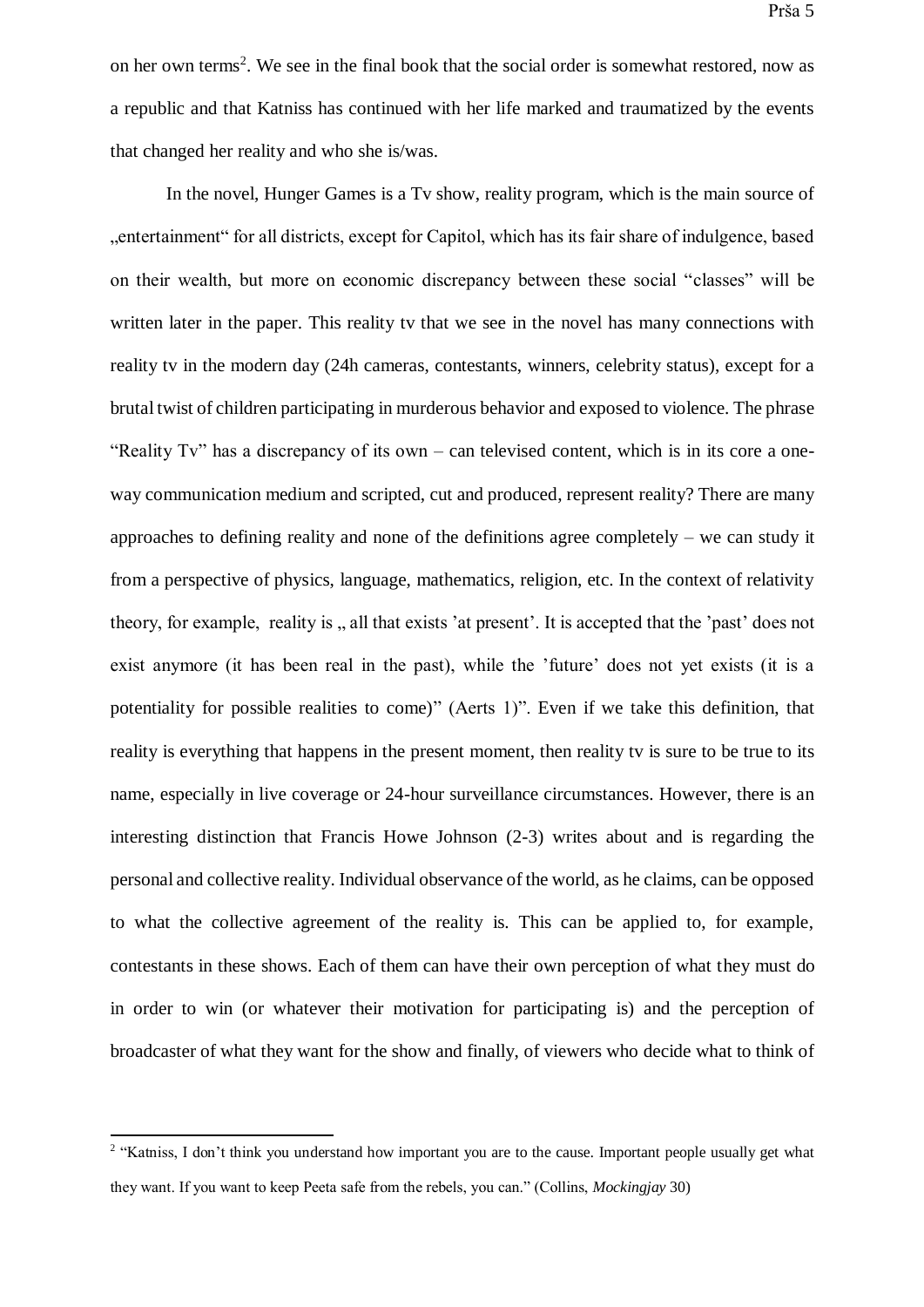this environment and people portrayed. Conveying the participant's internal reality will most certainly differ from what the external perception is. Main reason for this is that people are at least set in an environment which will provoke reactions that would not normally occur - for example Arena in the Hunger Games and forcing contestants to face each other is no different that isolating contestants in a Big Brother house, detaching them from their ordinary lives and circumstances to provoke desired behavior and extract desired reaction from the audience.

Hunger Games can be seen as a critique of the culture and society living in North America, i.e. the way it deteriorated into the world and social structure of Panem. Two prominent aspects in which the Hunger Games relate to  $21<sup>st</sup>$  century societies (especially the so-called first world countries) are the cultural and economic aspect of entertainment industry. Obviously, each culture carries its own marks and features that differentiate them (national, racial, linguistic, gender-related) but here, we will observe them in the context of globalization and pop-culture.

Reality television shows had an immense success with the audience and became a world-wide entertainment format in the end of the  $20<sup>th</sup>$  and beginning of  $21<sup>st</sup>$  century. According to Les Brown, one of the first examples of reality tv (which started as a radio show in 1947.) is Candid Camera, a show which used , a hidden camera to catch the reactions of ordinary people to unusual situations" (91). The genre further developed into following the lives of ordinary people, such as police officers and reenactments of real-life situations using people that are not actors, by the so-called "Tabloid TV" which is "a genre of TV that became the program wave of the early 1990s following upon the success of Fox Network's A Current Affair. Realitybased, frequently playing upon sensational stories, lurid crimes, sex and celebrities (…) (547) We can see how sensationalism plays a great part in the creation of this format, and as Richard Schehner notices, real-life sensational stories precede and serve as inspiration, or at least "rival" the televised content (e.g., expedition to save a doctor from Antarctica in 2001., which he refers to as "real-life" Survivor) (*Performance Studies: An introduction* 127).

Brown's encyclopedia was published in the early 1990s, before the explosion of reality tv format that happened in the late  $90$ 's and the beginning of the  $21<sup>st</sup>$  century, with shows such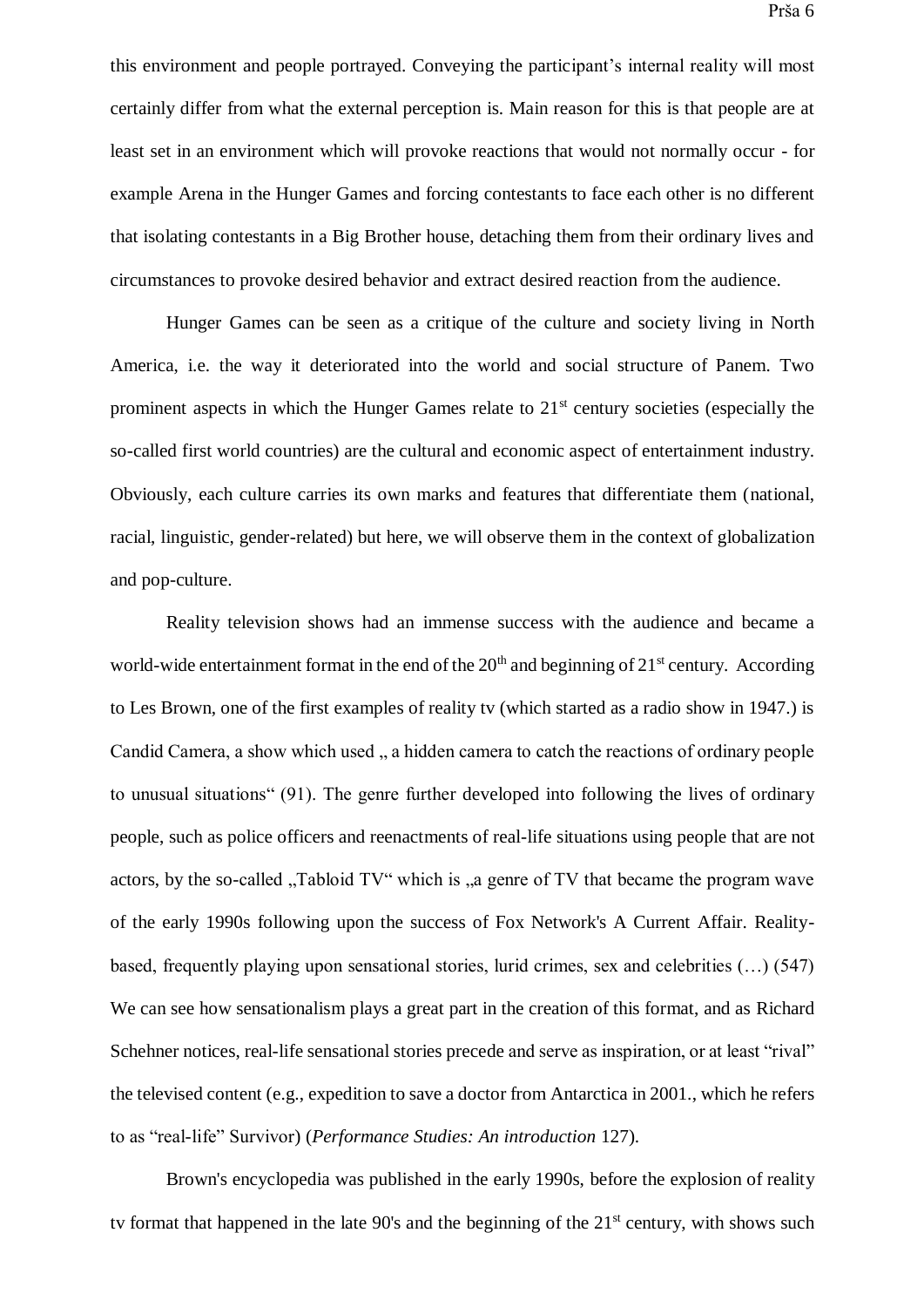as Survivor (1997) or Big Brother (1999). Schechner, on the other hand, did witness this phenomenon before publishing his 3rd edition of Performance studies and did include thoughts on the creation of such formats and the thin line between real and staged.

He had also explored the position of reality Tv in the context of performance studies, and how television started playing with the notion of reality first through films (e.g. The Truman Show or The Blair Witch Project) and then reality tv. The difference between these types of movies and reality tv is that the movies are "fictions about dissolving the differences between the real and the fictional" while reality tv presents itself as authentic and completely raw reality (*Performance Studies: An introduction* 126).

Suzanne Collins took the reality tv show format and placed it in her novels as a tool for entertainment, propaganda, and oppression. She described shaping of reality through various themes, which will now be analyzed in the theoretical framework of Performance studies, and more precisely through theories of performativity, liminality and creation of communitas.

### <span id="page-11-0"></span>**3. "I've Been Right Not to Cry"<sup>3</sup> - Performativity**

First theme that became obvious in the in-depth reading of the Hunger Games trilogy is the awareness of cameras which is present in all three novels and relates to the characters being aware that they are being taped and acting accordingly, i.e., this awareness makes them switch from their real personality to their "performing personality" although the premise of reality TV is that the people portrayed are their true self. This happens on an individual level, as well as a part of an arrangement between characters. For example, there are numerous instances where Katniss has an internal debate of what she must look like to the audience and cameras and tries to correct her facial expressions and uses gestures that will convey otherwise:

"I've been right not to cry. The station is swarming with reporters with their insectlike cameras trained directly on my face. But I've had a lot of practice at wiping my face clean of emotions and I do this now. I catch a glimpse of myself on the television screen on the wall that's airing my arrival live and feel gratified that I appear almost bored. Peeta Mellark, on the

<sup>3</sup> (Collins, *The Hunger Game*s 40)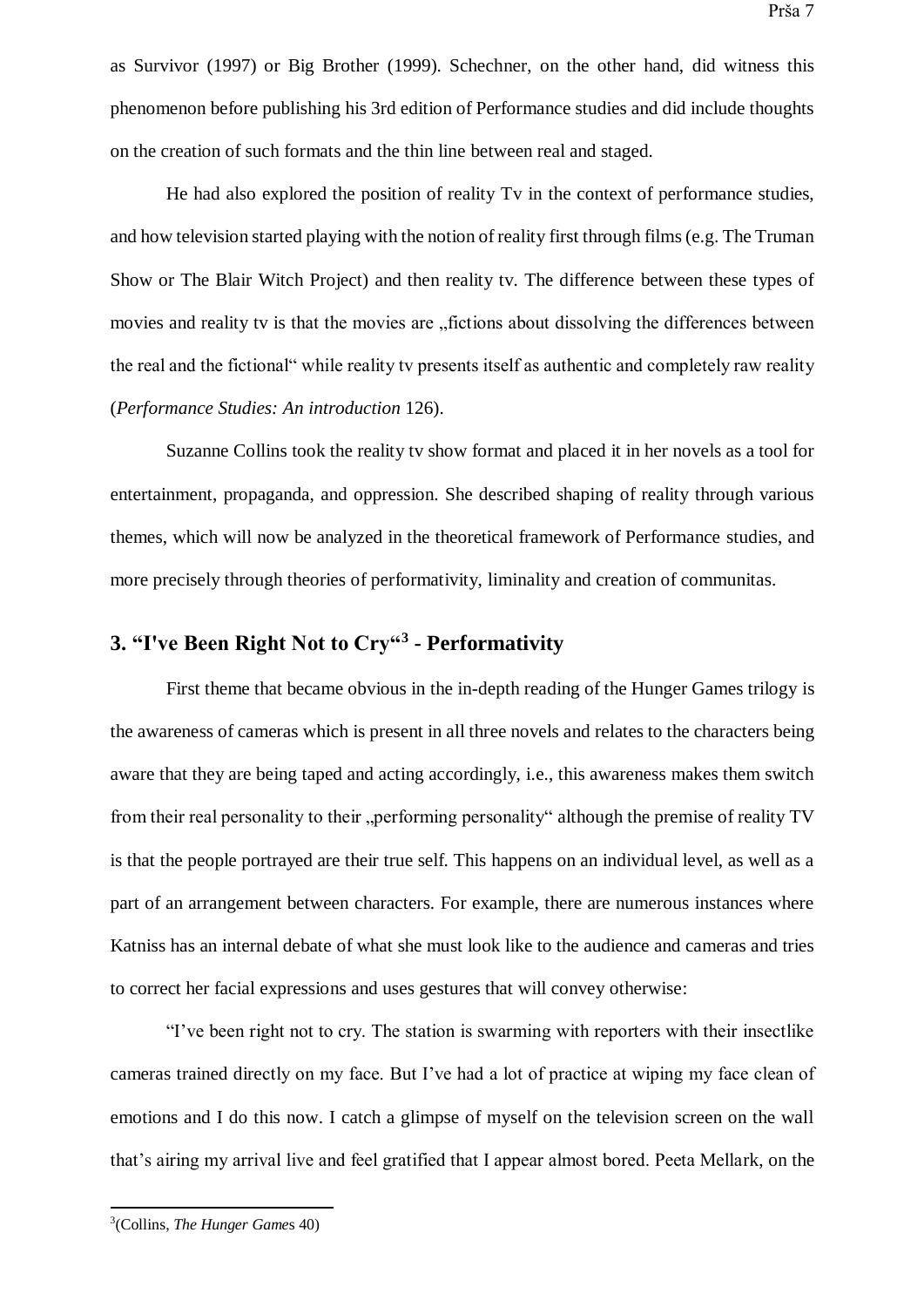other hand, has obviously been crying and interestingly enough does not seem to be trying to cover it up. I immediately wonder if this will be his strategy in the Games. To appear weak and frightened" (Collins, *The Hunger Games* 40)

" I'm glad for the solitude, even though it's an illusion, because I'm probably on-screen right now." (Collins, *The Hunger Games* 152)

" I'm glad for the cameras now. I want sponsors to see I can hunt, that I'm a good bet." (Collins, *The Hunger Games* 164)

The entire love story of Katniss and Peeta was fabricated for the cameras, at least from her perspective, in order to keep them both alive and she constantly reminds herself how she should and shouldn't behave around him not to draw suspicion of the audience in her feelings. Their mentor, Haymitch, is experienced in manipulation of presented content and advises them to behave accordingly:

"Great job, you two. Just keep it up in the district until the cameras are gone. We should be okay." (Collins, *The Hunger Games* 371)

However, the love story turns out to be a real one in the end, so we do have another example of how these "artificial" conditions of the show change the reality of characters or blur the line between the categories of "performance" and "reality". This goes to such extents, that in the end of the first book, Katniss takes off her dress, removes makeup, all of the signs she was a televised persona and after being stripped of those symbols she can't decide who she really is – she feels as she has transformed back into herself and suddenly even the proximity of Peeta makes her feel strange because he does not belong in her "real" life (371). Camera awareness is not only presented in the conditions of the reality show, but also incorporated in the novels as a part of everyday life as well and applicable to everybody, even the most powerful man in the country:

"Do you think it's true?" I ask. "That Snow will let refugees into the mansion?" "I think he has to now, at least for the cameras, " says Gale." (Collins, *Mockingjay* 241)

The theme of performativity is one of the most prominent ones in the Hunger Games trilogy and serves to shape and manipulate reality. In anthropology and other social and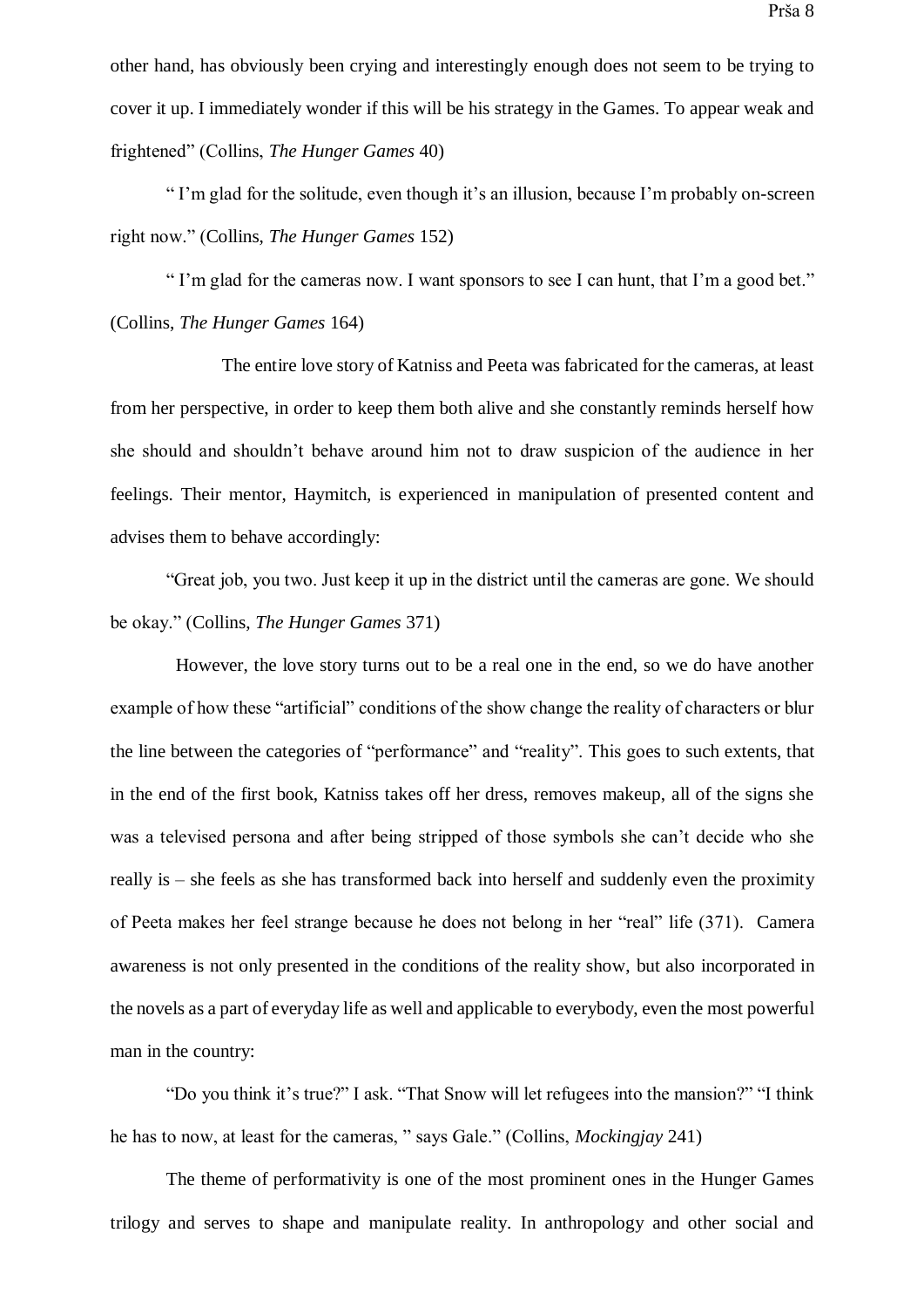humanistic studies there has been a great influence of the field called Performance studies that is in its essence interdisciplinary and stems from the ideas of Arnold Van Gennep, Victor Turner and Richard Shechner as well as many other notable authors and academics. As far as performance and performative behavior is concerned, Richard Schechner presents an authority with his elaborate ideas and theories. He labels performativity as taking actions as opposed to simply being:

"Being" is existence itself. "Doing" is the activity of all that exists (…) "Being" may be active or static, linear or circular, expanding or contracting, material or spiritual. Being is a philosophical category pointing to whatever people theorize is the "ultimate reality." "Doing" and "showing doing" are actions. Doing and showing doing are always in flux" (*Performance Studies: An introduction* 28)

He sees performance as everything we do, as .twice-behaved behavior which rests on previously learned patterns – for each action we do we follow a pattern which leads us to the desired outcome (*Performance Studies: An introduction* 35, 52). Some of them are fairly automatic – such as brushing teeth or getting ready, our own private rituals – and some are extremely elaborate, such as religious rituals, rites of passage, theatrical performances, political discourse etc. In the novels of the trilogy, this can be seen in the narratives constructed for the cameras - by Katniss alone, her with Peeta and other characters. She is aware that she must perform and step out from her real character, for the competition and being the rebel leader alike, which leads to her questioning her identity as whole – she cannot distinguish who she is anymore. She even uses these false narratives to identify what is real and what is not:

"I wait for him to mention the baby, to play to the cameras, but he doesn't. And that's how I know that none of this is part of the Games. That he is telling me the truth about what he feels." (Collins, *Catching Fire* 100)

Schechner proceeds to explain the appeal and success of reality tv through the example of the show Survivor and concerning performance and reality he says that "what Survivor contestants are enacting is not improvised theatre, exactly; nor is it real life, exactly."(*Performance Studies: An introduction* 127). This inbetween space can be understood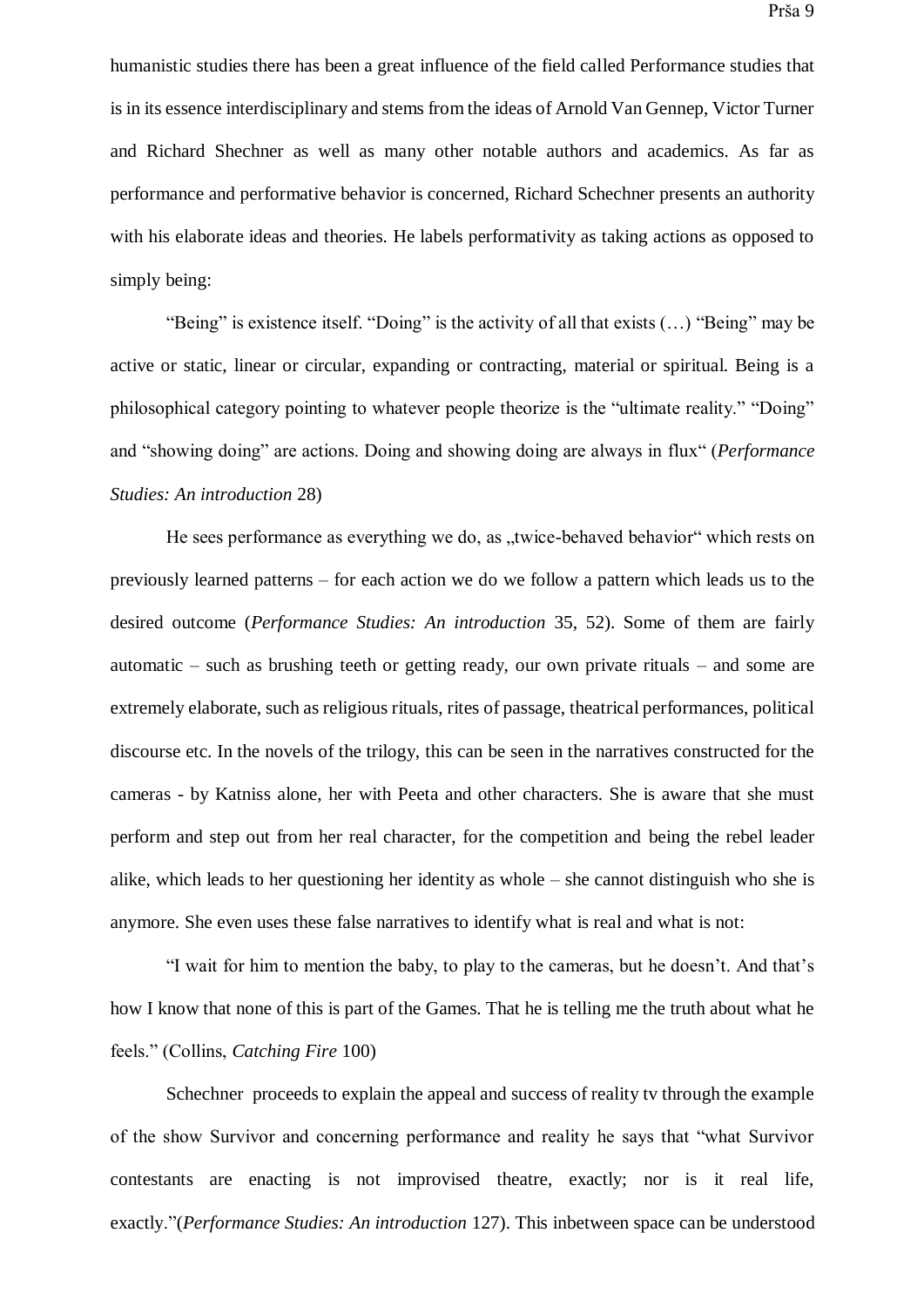in the context of liminality as proposed by Arthur van Gennep and Victor Turner and transformation and transportation notion that relate to rituals, and social dramas as connections between performance and rituals. The liminal, inbetween space of performance is presented in the following chapter.

### <span id="page-14-0"></span>**4. "I Begin Transforming Back into Myself"<sup>4</sup> - Liminality**

Liminality was first proposed by Arthur van Gennep in 1908 (3) and further elaborated by Victor Turner in the 1960s (*The Ritual Process: Structure and Anti-Structure* 95). It refers to the three-part process (the preliminal, liminal, and postliminal) of performing where limen, space between, or a threshold which represents the middle part of a ritual or performance, is the action or doing that happens as opposed to simply being or existing (Schechner, *Performance Studies: An introduction* 66-67). For this process, it is characteristic that an individual or a group is stepping out of their normal, everyday circumstances, entering the liminal phase and, after the performance is done, exit as either transformed or transported. The difference between transportation and transformation is in the state that a person or a group is after the performance – if the change that happened in the liminal phase is permanent, transformation happened. If the change is temporary and subject(s) return to their previous identities unchanged, transportation is what occurred (Schechner, *Performance Studies: An introduction* 72-73). This is precisely what we can note in Katniss' character – she went through a performance which she considered to be just for the cameras, but the experience left her transformed, her identity and reality changed in this process. If it were a transportation, she would have been able to return to her previous life after the cameras shut off, as a professional actor does, for instance – steps into a role and out of it.

Another important distinction that Turner made is between liminal and liminoid, where liminal activities are required and more characteristic of rituals and pre-modern cultures, whereas liminal activities are not and are characteristic of modern and post-modern societies and the entertainment and artistic performances (Schechner, *Performance Studies: An* 

<sup>4</sup> (Collins, *The Hunger Games* 370)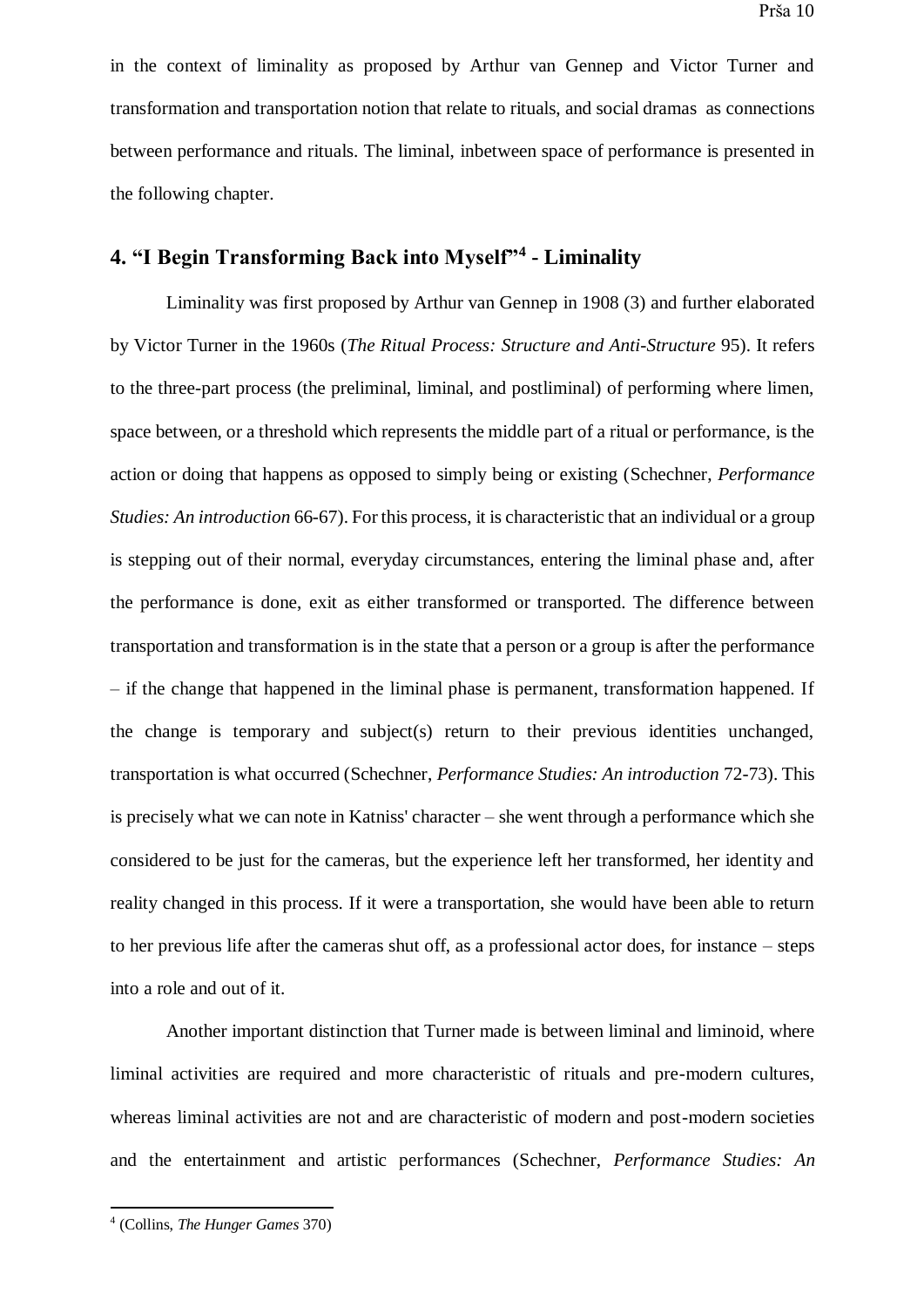*introduction* 67). We can take for an example, American Idol or any other singing competition reality show, where unknow individuals enter the competition, go through the liminal stage while its being filmed, and if they win, they emerge as singing popstars with more or less success, but their reality and identity is changed and transformed.

Everything written in the previous paragraphs is conveniently compressed in the following illustration by Victor Turner:

#### PERFORMANCE STUDIES



*Figure 1 The relationship between liminal, liminoid and theatre. Borrowed from Performance Studies: An Introduction (Schechner 70)*

### <span id="page-15-0"></span>**5. "This Capitol Audience Is Mine"<sup>5</sup> - Communitas**

Two more themes spotted in the comprehensive research of the trilogy are the desirable traits of a televised persona, and the codependent relationship between the audience and the celebrities. Both lead us into the second theoretical frame. Even though the children that are participating in the Hunger Games are there to be brutally killed by their rivals or die another

<sup>5</sup> (Collins, *Catching Fire* 71)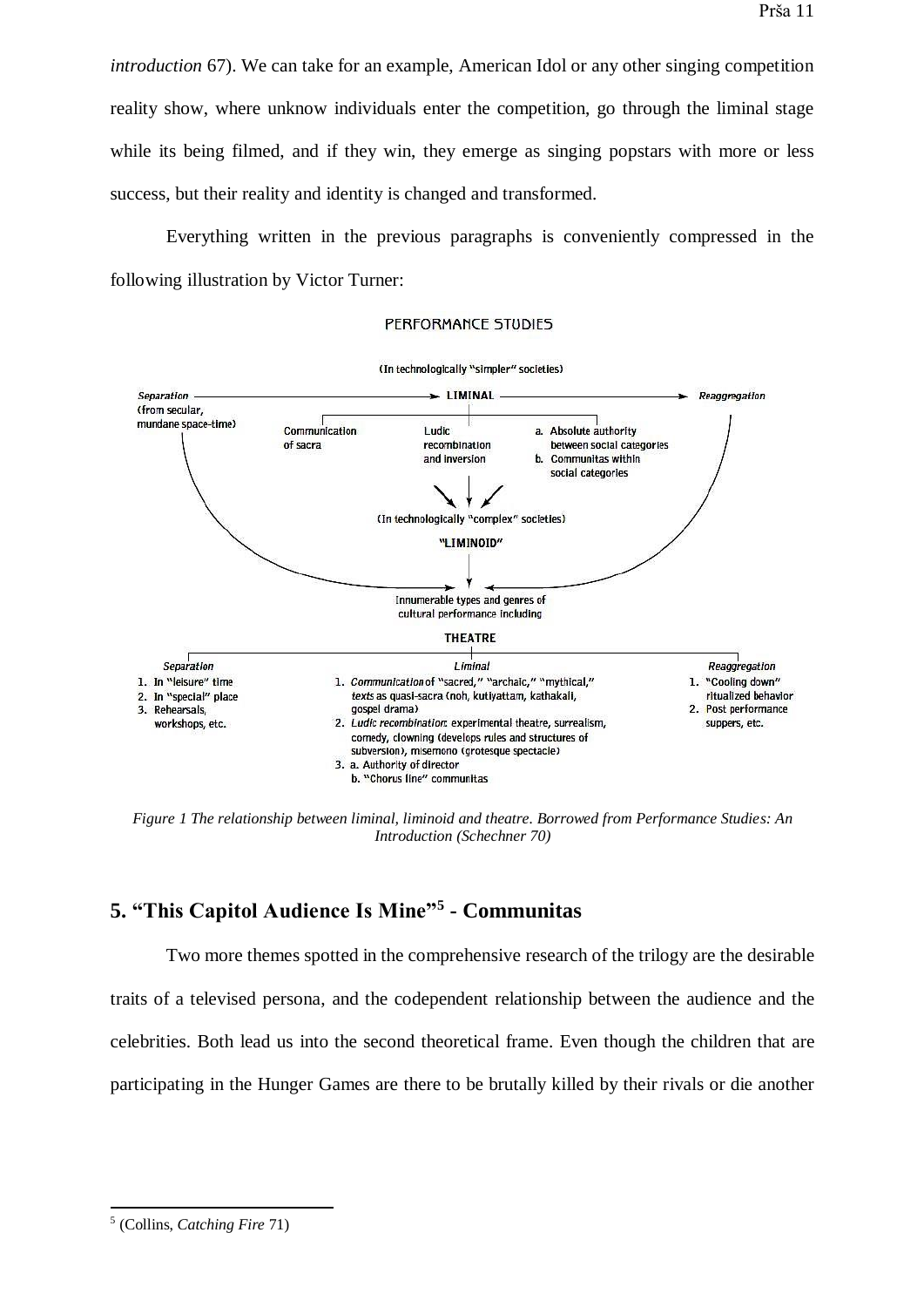horrible death, they are not allowed to enter looking like themselves. They have an army of stylist and preparation teams that will make them look as appealing as possible:

"Well, you're not entirely hopeless. Seem fit. And once the stylists get hold of you, you'll be attractive enough." Peeta and I don't question this. The Hunger Games aren't a beauty contest, but the best-looking tributes always seem to pull more sponsors." (Collins, *The Hunger Games* 57)

..Cinna has given me a great advantage. No one will forget me. Not my look, not my name. Katniss. The girl who was on fire." (70-71)

""I don't care if she blew up the blasted Justice Building! Look at her cheek! Think that will be camera ready in a week?" Haymitch snarls." (Collins, *Catching Fire* 31)

The fashion trends stem from the Capitol and its extravagant residents which are in high contrast to the poor, malnourished and ill-looking residents of districts. Since the Hunger Games show is for the Capitol audience's entertainment, the contestants must look appealing to them. The best-looking candidates also attract the highest number of sponsors which aids them in the arena when they are desperate for something that will keep them alive. Besides beauty, ability is another way to show that they are worthy of sponsors, but it sums up to being "special" enough for people to like them. Constructing a dramatic story around the characters also works, as can be seen from the main characters instance. The only thing that is not an option is being plain and boring, because that will not provide sponsors, victory, and subsequent riches. More on the economic aspects of this type of television program follows in the next chapter.

While in the arena, contestant must do everything they can to become as likeable as possible in order to survive, because the audience holds the power that can change their future and lives. Katniss did perform in order to appeal to the audience, which held the power to change her reality in a time of need, but once she reached celebrity status, the same audience became influenced by her:

""No, this year I'm just winging it. The funny thing is, I'm not nervous at all." And I'm not. However much President Snow may hate me, this Capitol audience is mine. (Collins, *Catching Fire* 71)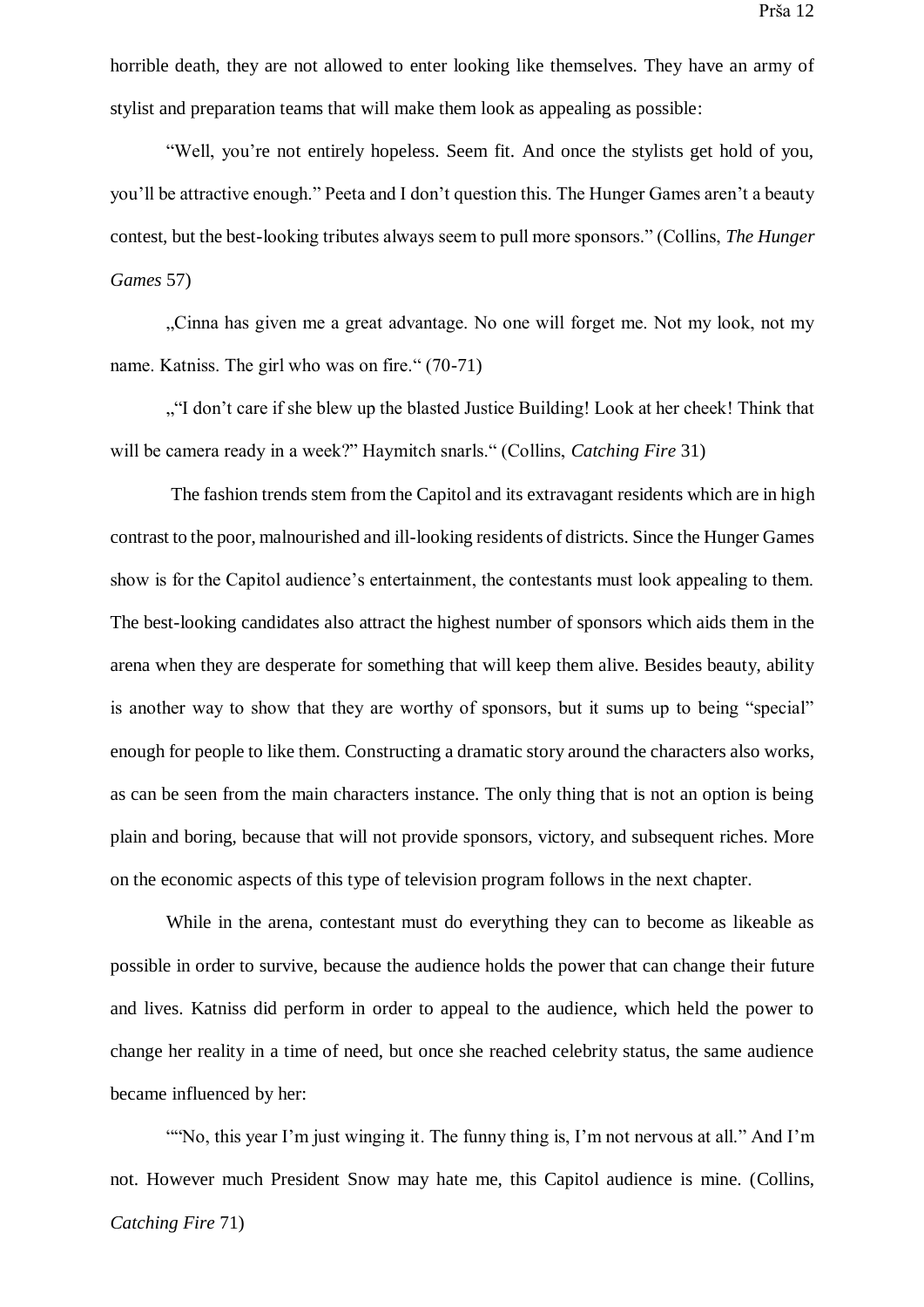"Apparently my mockingjay pin has spawned a new fashion sensation, because several people come up to show me their accessories. My bird has been replicated on belt buckles, embroidered into silk lapels, even tattooed in intimate places. Everyone wants to wear the winner's token." (Collins, *Mockingjay* 23)

Transformation into "celebrities", means that the audience wants to know all there is about them and their lives<sup>6</sup>. The audience wants to know the "real" them, what they are like outside of the camera eye, making them loose even more privacy.

Liminality has been explained in the context of characters' performance in the Hunger Games, but it can also be applied to societies and we can now explore how the society of Panem entered the liminal process and how the role of the audience affects social dramas and creation of communitas. Primarily, we must define what *communitas* is. According to Victor Turner, the man who coined the term, communitas "tends to characterize relationships between those jointly undergoing ritual transition (…) (It) is spontaneous, immediate and concrete." (*Dramas, Fields, and Metaphors* 274) To put it more simply, it is the sense of community and unity among the audience or participants of a performance that arises in the liminal stage. Although we see that it refers to ritual transitions, it can be extended to performances that are not exclusively ritualistic in nature. Richard Shechner writes about the differences of rituals and performances and claims that one of the main distinctions is precisely in the audience. He divides audience into two categories: integral and accidental. The integral audience is characteristic for ritual performances, it is part of the community participating in the ritual and is, more often than not, obliged to participate. On the other hand, accidental audience appears in aesthetic performances, it is separated from the performer, comes at their own free will and most often, pays for being in the audience. There is a possibility for shifting between these two categories and the shift

<sup>&</sup>lt;sup>6</sup> "They want to know about you, Katniss." "But I don't want them to! They're already taking my future! They can't have the things that mattered to me in the past!" (Collins, *The Hunger Games* 117)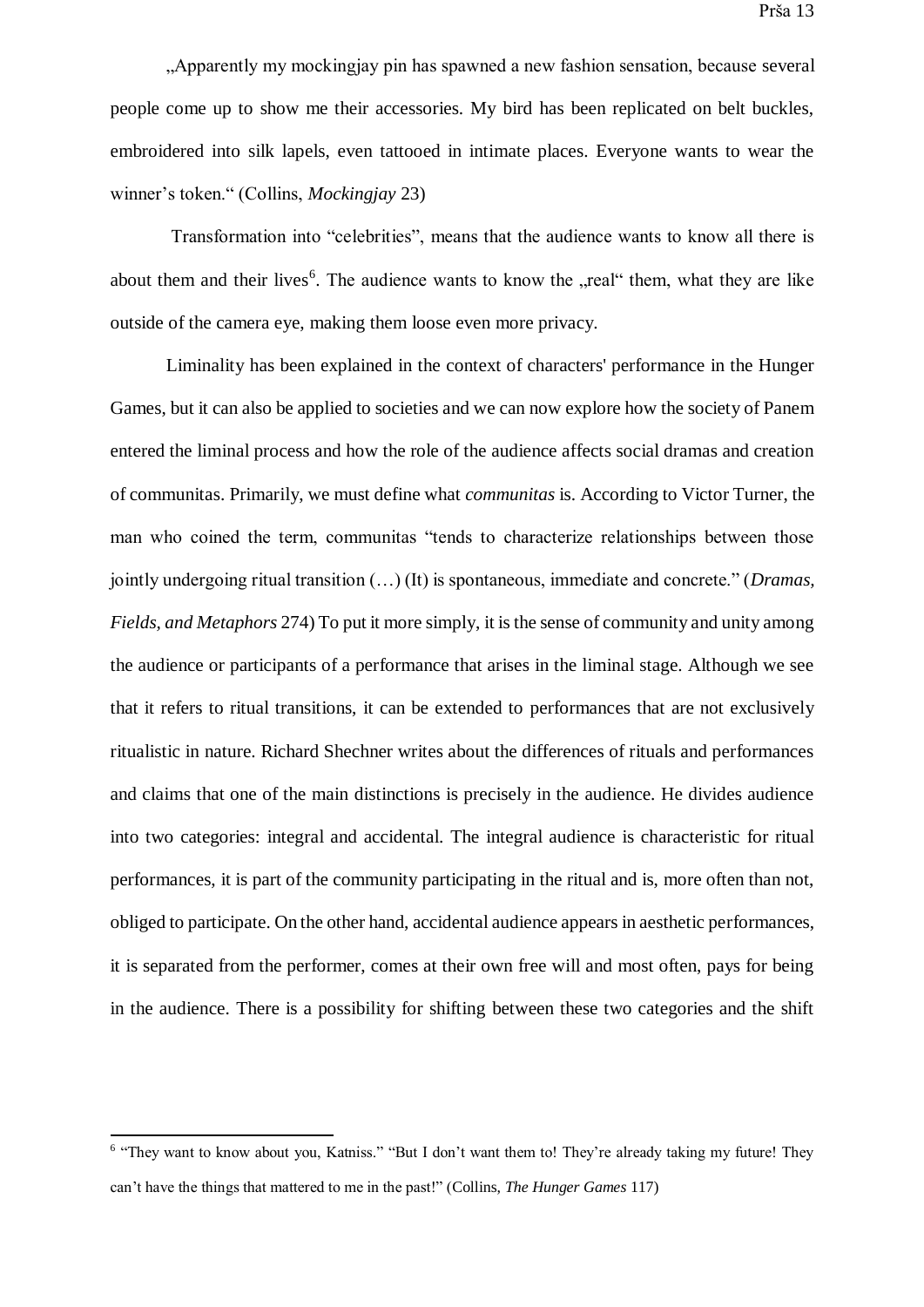depends on whether the audience will separate or form a community as the performance or ritual evolves (*Performance Studies: An Introduction* 81; *Performance Theory* 218-222).

These two categories of audience connect to types of communitas. Following Turner's theory (*Performance Studies: An Introduction*, 70) while people are in the liminal state, they are free of demands of everyday life (structure) and this can happen either in a planned environment or spontaneously. Planned situations form this social "anti-structure" that is called normative communitas and in unplanned situations, it is called spontaneous communitas.

The fandom concept that happened with Katniss in the novels turns the power relations around when she gains "celebrity" influence. For the people of Capitol, who were in a power position, who watch the show for entertainment purposes, who are accidental audience and formed the spontaneous communitas around her character, this means that she became a fashion icon, a trendsetter with her appearance and "mockingjay" aesthetic. For the residents of the remaining districts, however, watching Hunger Games is mandatory viewing and a symbol of oppression. This means that they are obliged to watch (participate) and form the integral audience. The communitas that formed among them is normative, where Katniss became the symbol of the revolution due to her actions and imagery that was artificially constructed for the cameras. She holds the power to move crowds, even into a war and her televised performance is what ignited the spark for the social change in Panem.

Social drama of Panem can also be seen in this three-phase order and the first "stage", the preliminal, was the "spark" that Katniss lit among the citizens with her apparent defiance against the Capitol. Her actions, as a celebrity and an idol, led to people questioning the power they hold and how they can change their reality, if they could mimic her actions and start a revolution that would change the social order that was in place and in which they were oppressed. The communitas, that feeling of unity in the liminal phase, that was created among the districts' citizens led to social changes and them shaping the reality into a desired one in the postliminal phase. John MacAloon notices a similar influence of athletes and the audience on one another in the Olympic Games – the celebrity status is imposed on athletes by the viewers and countries as whole  $(242 – 263)$ , This status is giving athletes sponsorships, wealth, fame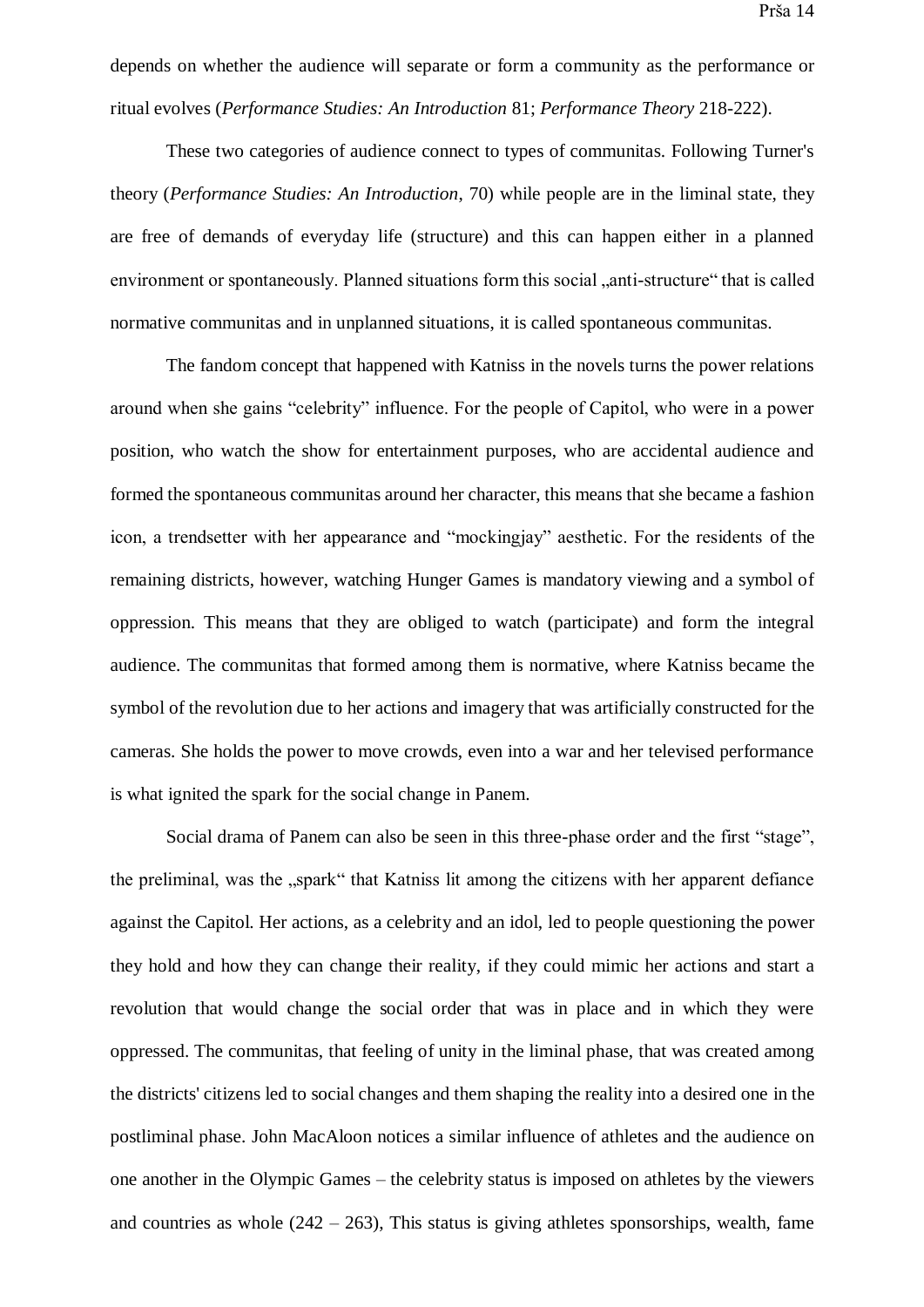and influence, but their success and results are shared, because they serve as a symbol representing the country and the nation and as an extension, they become a personification of the power and reputation that country holds. This is characteristic of many, if not all competitive sports on an international level, not just the Olympic Games.

After exploring the effect of the relationship between performers and the audience, I will continue into examining what lies behind the success of reality tv, what is actually the appeal of such format, the motivation to watch it and the economic aspect that is interwoven in the creation and placement of reality tv.

### <span id="page-19-0"></span>**6. "I Wonder Will She Enjoy Watching Me Die"<sup>7</sup> – What Lies Behind the Success of Reality Tv?**

If we want to measure the success of reality tv format, we can just take a look at the Realitytvworld's list of all reality shows, which contains 1448. titles<sup>8</sup>, just in the USA (Realitytvworld). This website has been following news from reality shows since 2000., which is roughly the time when the format became extremely successful. But, what is the secret behind its success and what is the motivation of viewers who religiously invest themselves in the "real" lives of people participating? Richard Schechner proposes that what the viewers get is "the thrill of the real, sexiness, typecasting, unpredictability, and via the amateur status of the contestants – the "that could be me!" factor" (*Performance Studies: An introduction* 127). This factor along with , real-time" streaming creates a voyeurism stance in the viewer, which is connected to the desire for the seemingly luxurious life that is subsequent for the most prominent participants – the adoration, fame and wealth. But if we apply this to the Hunger Games reality show – not many people want to be in the place of the contestants, apart from the so-called Career tributes, which see it as a privilege. The audience from Capitol does not even perceive tributes as humans, just an on-screen entertainment<sup>9</sup>. The audience from the districts is obliged to watch,

<sup>7</sup> (Collins, *The Hunger Games* 85)

<sup>8</sup> Including various season of the same shows .

<sup>9</sup> "but it's something of a revelation that those in the Capitol feel anything at all about us. They certainly don't have a problem watching children murdered every year. But maybe they know too much about the victors, especially the ones who've been celebrities for ages, to forget we're human beings. It's more like watching your own friends die. More like the Games are for those of us in the districts" (Collins, *Mockingjay* 58).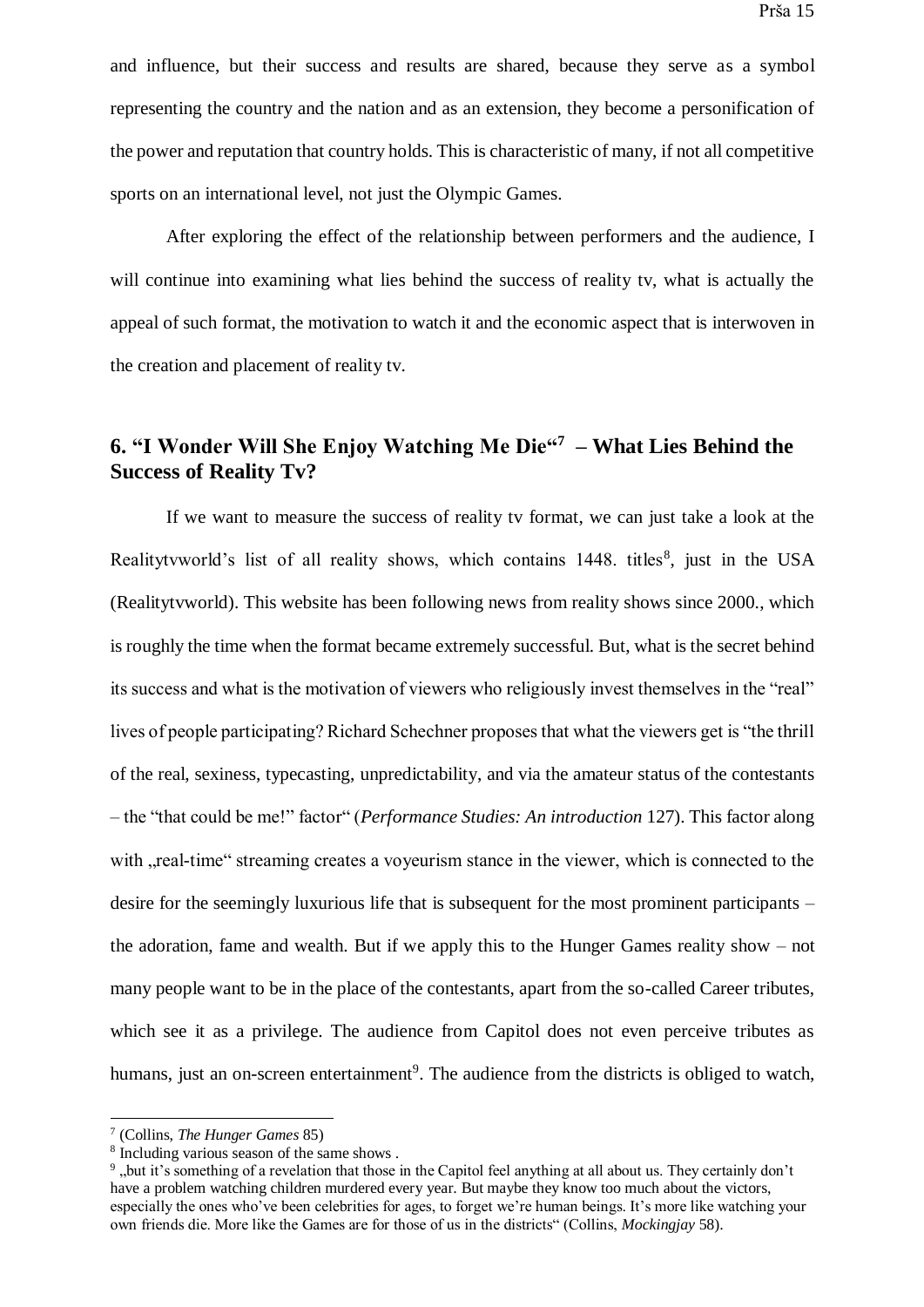but are terrified of the idea that they might be the ones who will participate – not even the privileged life they would get as victors and that would save them from poverty is a motive enough (seen from the lack of volunteering tributes). The appeal of the Hunger Games might be in the voyeurism of pain, which can be seen as either enjoying watching other people suffering or being intrigued by it, if not enjoying. Pain creates the necessary sensationalism that attracts viewers.

When observing modern day reality ty, we can also note that a lot of them provoke negative emotions from contestants (for example, being isolated with strangers in Big Brother which leads to tensions; being emotionally rejected in The Bachelor/The Bachelorette; being physically hurt in Survivor; reliving psychological trauma in the Biggest Loser etc.). There was a social experiment in 2017., an announcement of a Russian reality show, called Game2:The Winter, where even rape and murder will be allowed (Lee). This can be seen as the direct opposite, i.e. the factor "I am glad that is not me" which makes the audience feel better about themselves, beside the fact that it creates drama and shock-value. Les Brown also states that the criticism of the reality tv ancestor, tabloid TV, is based on "its pandering appeal to voyeurism and downscale tastes" (548). Previously we have seen that Katniss decides not to attract viewers by showing her pain, while Peeta chooses a different tactic, showing his emotions. The reason for this is that she sees it as appearing weak and considers that it will not provide sponsors, which leads us into the next element of reality tv success, and that is the economic aspect.

The premise is that because the viewers are invested in the shows and the participants, they will spend money on them. In the novels that means that sponsors will provide tributes with food, medicine, and other necessities, as well as spend money on fashionable items related to them. In reality tv shows this means the audience will also create a market for the producers and broadcasters, be it through televoting, buying merchandize, product placement or sponsorships. This market that is created is a combination of both the voyeurism factor and communitas factor. Voyeurism represents eg. the "that could be me if I buy this to be more similar to them" or "if I vote for this person, I am participating as well/have control over the outcome". The communitas factor means that the fandom (audience) that participates in these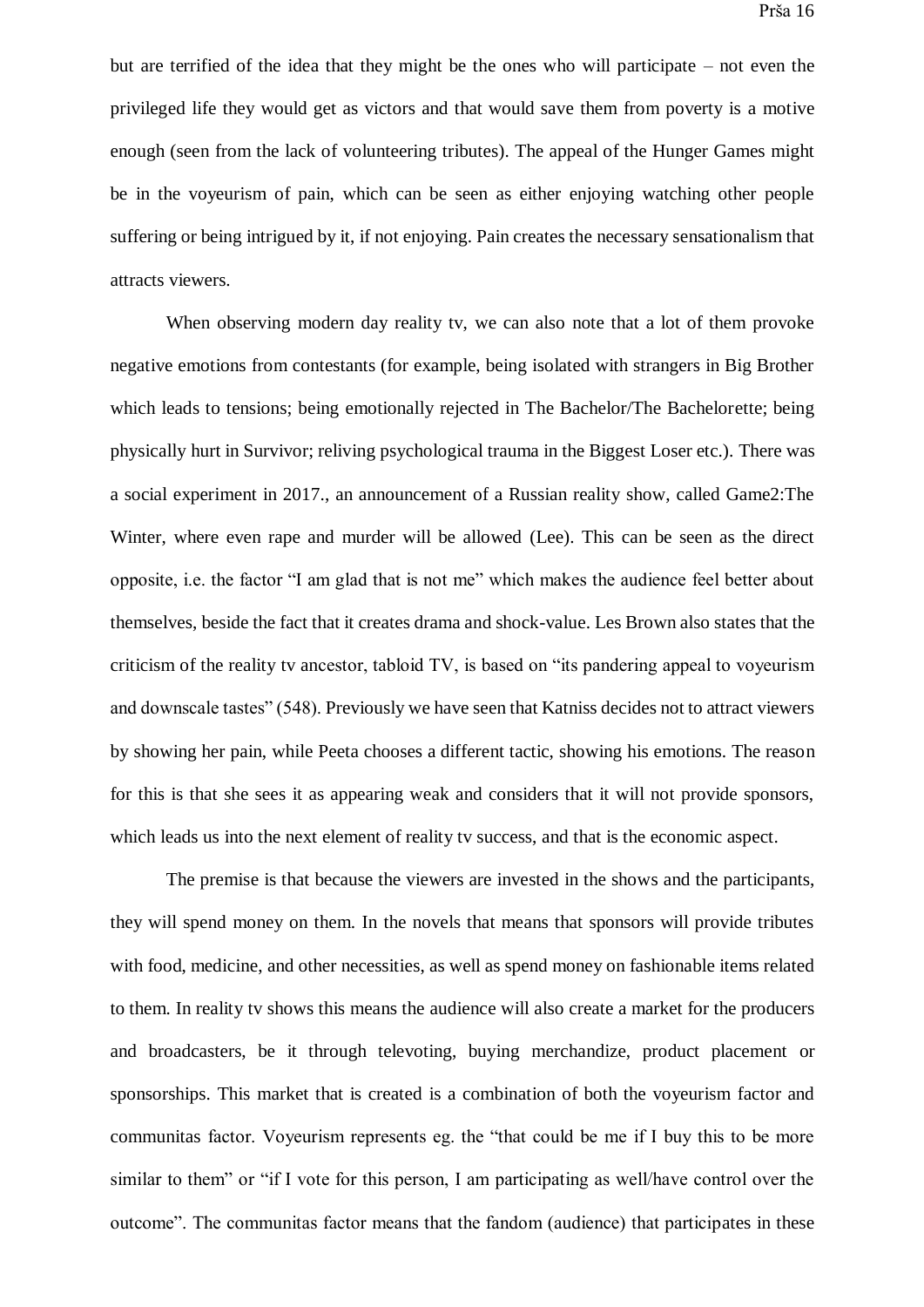activities creates a community which shares interests, a sub-culture of sorts. Richard Schechner claims that the reality tv, with its non-stop coverage plays to the market directly, especially with 24-hour web streams (*Performance Studies: An introduction* 128). He also proposes that the slogan for the show Survivor, which is "Outwit. Outplay. Outlast." can be seen as a metaphor for the capitalist market (*Performance Studies: An introduction* 126). We witness these examples every day, especially in the  $21<sup>st</sup>$  century. For example, the worldwide phenomenon of the Kardashian-Jenner family, which started with a tabloid "scandal" revolving around Kim Kardashian and followed with a reality show about their everyday life, exploded into entrepreneurial moves by different family members. Their business ideas, presented through the show and with other successful marketing strategies made them one of the most influential names in the modern capitalism, and their businesses granted them spots on the Forbes lists of world's wealthiest individuals (Berg; "Kylie Jenner."). This is probably one of the most prominent pop-culture examples of changing reality through this television genre.

However, reality shows are profitable for the creators and broadcasters, which is one of the main reasons this genre still exists and thrives. Les Brown notes with tabloid tv that:

"By relying on actual situations, and in some cases featuring people who had been involved in those situations rather than actors, the shows manage to avoid the high costs of conventional prime-time entertainment. By some estimates, tabloid shows reduce per-program costs by as much as half." (547)

If we take into consideration that in reality tv, contestants are never actors (at least before they get reoccurring roles as celebrities) Brown's claim translates as even more true.

Guy Debord writes about the creation of reality and the capitalist mode and connects them under the umbrella term spectacle, calling it "society's real unreality". He states that life of societies is an accumulation of spectacles, meaning that what happened in real life becomes just a representation. It is not added to society, it stems from it and creates its real unreality and masks the class division on which the capitalist mode of production is based creating an unreal unity, he claims (12–13, 46). Although the world of Panem is not a capitalist society, we can see that the creation of unreal unity is forced upon the citizens of districts through the spectacle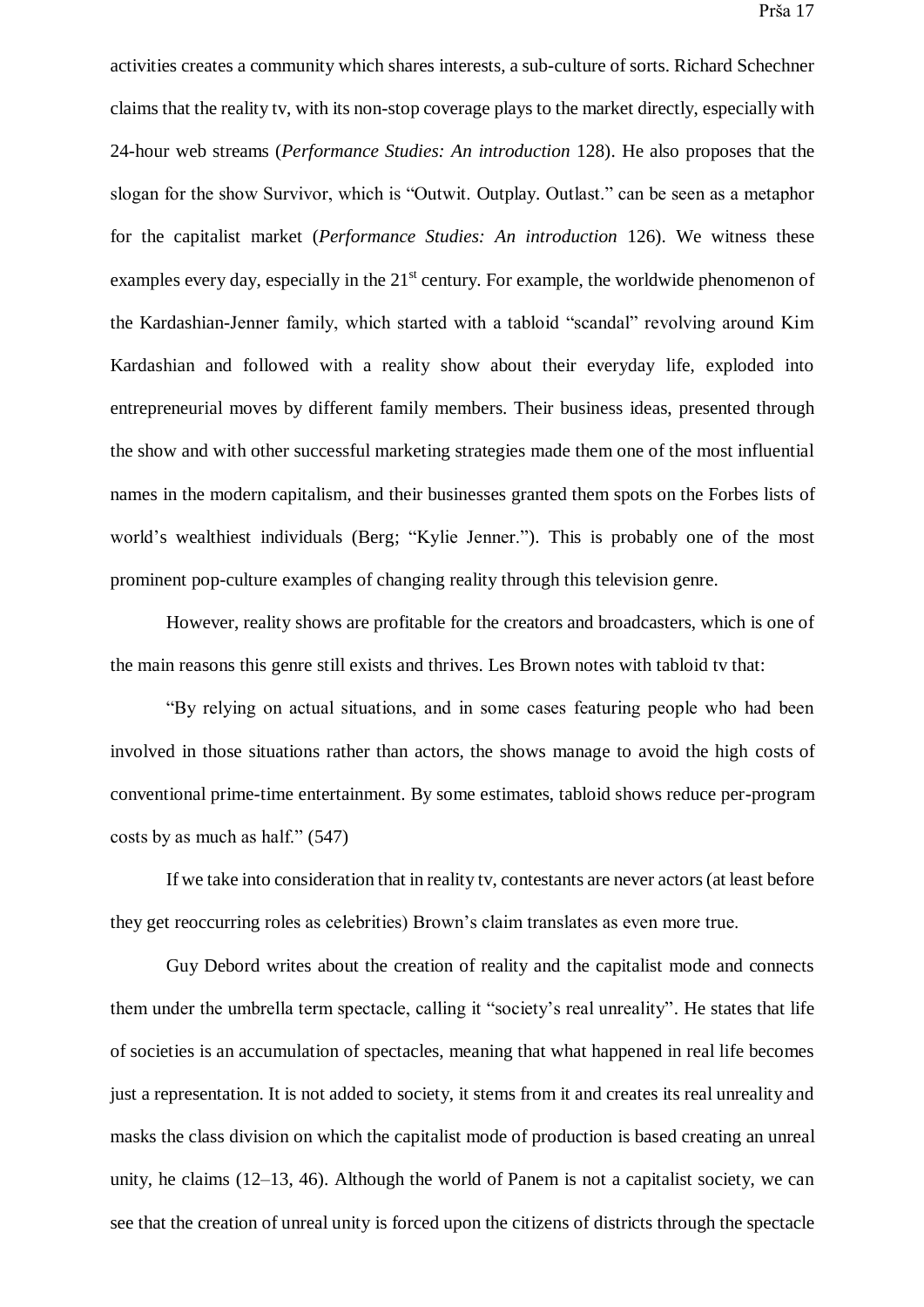of Hunger Games, which they are the audience for, same as the privileged residents of Capitol. Debord states also that spectacle in all its manifestations (news, propaganda, advertising and consumption of entertainment) sums up society's model (12–13, 46). Again, this is evident in the society of Panem, due to the fact that for the privileged audience in Capitol, they are never participants, and it is entertainment, while for the districts' citizens it is the consumption of terror that they live under. Another example we can note is that, after the rebels succeded in overthrowing president Snow and the government, the idea of president Coin was to create a new reality show – Hunger Games featuring Capitol children<sup>10</sup> – a spectacle in which the new social order would be confirmed.

Moving into the next chapter, I will further explore what effect spectacle, especially propaganda, has on the society and an individual and how it is used in altering reality.

# <span id="page-22-0"></span>**7. "Real or Not Real"?<sup>11</sup> Propaganda, (Ab)Use of Technology and Science, and Paranoia**

Suzanne Collins writes the Hunger Games trilogy with intricate details dedicated to the power of "the screen"<sup>12</sup> (production, editing<sup>13</sup> and broadcasting). She builds this atmosphere by describing TV broadcasting as the only media outlet, a one-way communication method that is easily manipulated to suit the agenda of those in power positions (i.e. the Capitol). Even with highly advanced technology, the only other mean of communication is a telephone, and even that is reserved for districts' majors and other high Capitol officials (Capitol residents and victors also have it in their homes, but it is insinuated they are monitored).

Representation of characters was already discussed in the context of their appearance and performance to appeal to the audience, but a great emphasis is placed on what is considered

<sup>10</sup> (Collins, *Mockingjay* 266)

<sup>11</sup> (Collins, *Mockingjay* 196)

<sup>&</sup>lt;sup>12</sup> "You're going to be as useful to the war effort as possible, " Plutarch says. "And it's been decided that you are of most value on television. Just look at the effect Katniss had running around in that Mockingjay suit. Turned the whole rebellion around. Do you notice how she's the only one not complaining? It's because she understands the power of that screen." (Collins, *Mockingjay* 186)

<sup>&</sup>lt;sup>13</sup> "Is Claudius Templesmith with us?" I ask. This gives Plutarch a good laugh. "Only his voice. But that's ours for the taking. We didn't even have to do any special editing. He said that actual line in your first Games." (Collins, *Mockingjay* 82)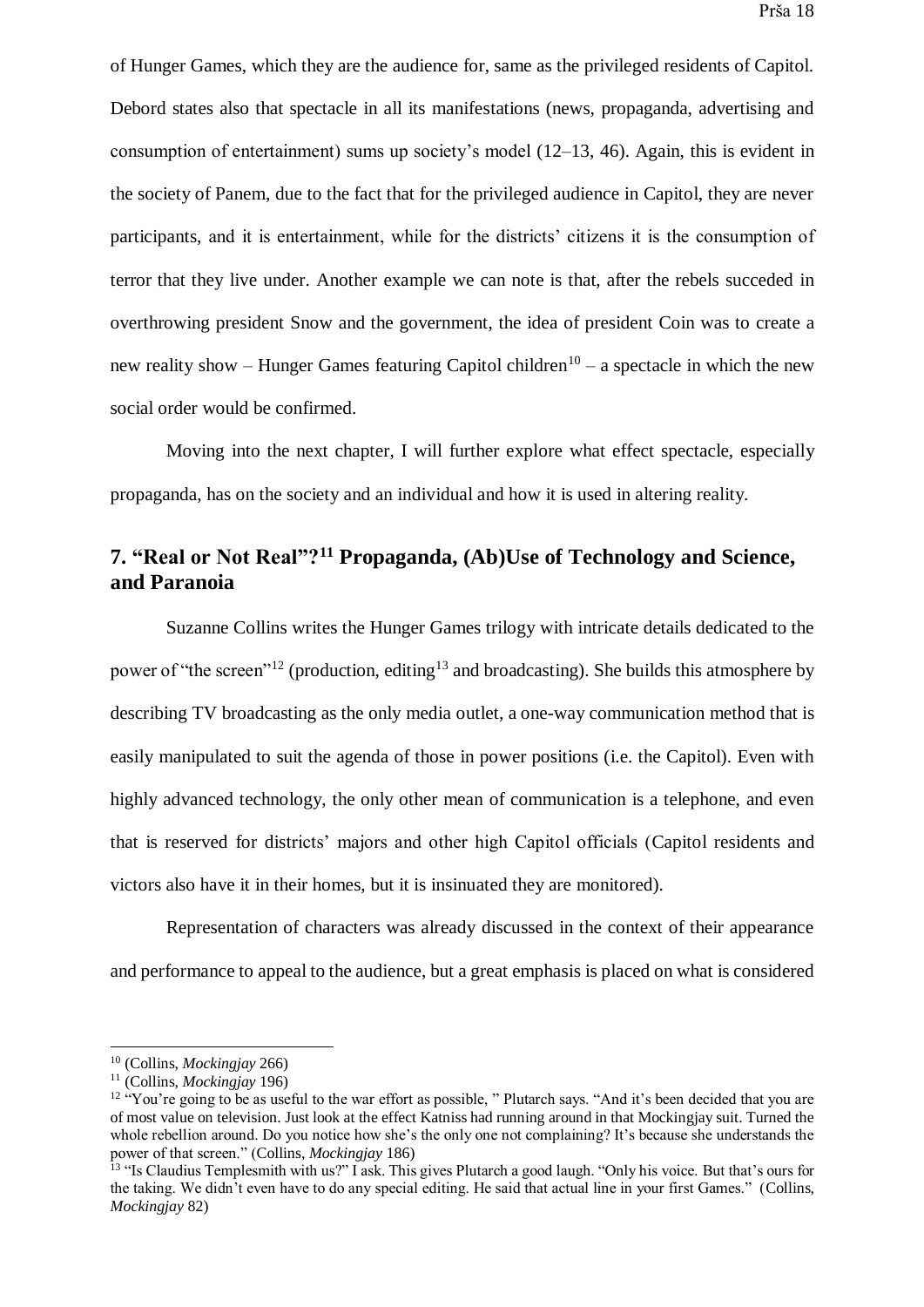..camera appropriate throughout the books. For example, when Katniss has a conversation with Rue, a contestant from another district, she is sure they are not being aired because Capitol censors information and does not allow districts to have insight into what happens in other areas of the country: "I wonder if the Gamemakers are blocking out our conversation, because even though the information seems harmless, they don't want people in different districts to know about one another." (Collins, *The Hunger Games* 203)

Power of the screen is further described by Collins through several other notions and concepts. First, the notion of live coverage of the events that contributes to the feeling of reality and conveying the truth. Secondly, televised program being edited and highly controlled, eg. using the same old shot of District 13 that is supposedly ruined and editing false "live" coverage; attempt to stop broadcasting live transmission when victors from all districts hold hands; Katniss discovering that majors have a special news program broadcasted to them exclusively with information from other districts etc. Third concept is turning individuals' lives into mass entertainment, e.g. wedding that is arranged to happen between Katniss and Peeta, with audience participating in every detail, even choosing the wedding dress. Finally, when the revolution sets, we see a war on two fronts – one on the battlefield, and the other on screen, using technology to conquer broadcasting infrastructure and fighting for which propaganda will be pushed.<sup>14</sup>

Propaganda can be defined as "the more or less systematic effort to manipulate other people's beliefs, attitudes, or actions by means of symbols (…) Deliberateness and a relatively heavy emphasis on manipulation distinguish propaganda from casual conversation or the free and easy exchange of ideas."(Smith).

It can be used in politics, advertisements i.e., marketing, or for religious purposes, for instance. Propaganda in Panem serves mainly in political purposes, to secure the totalitarian social order and a comparison can be drawn with the Nazi propaganda, i.e., the establishment

<sup>&</sup>lt;sup>14</sup> "Our plan is to launch an Airtime Assault, " says Plutarch. "To make a series of what we call propos — which is short for 'propaganda spots' — featuring you, and broadcast them to the entire population of Panem." (Collins, *Mockingjay* 37)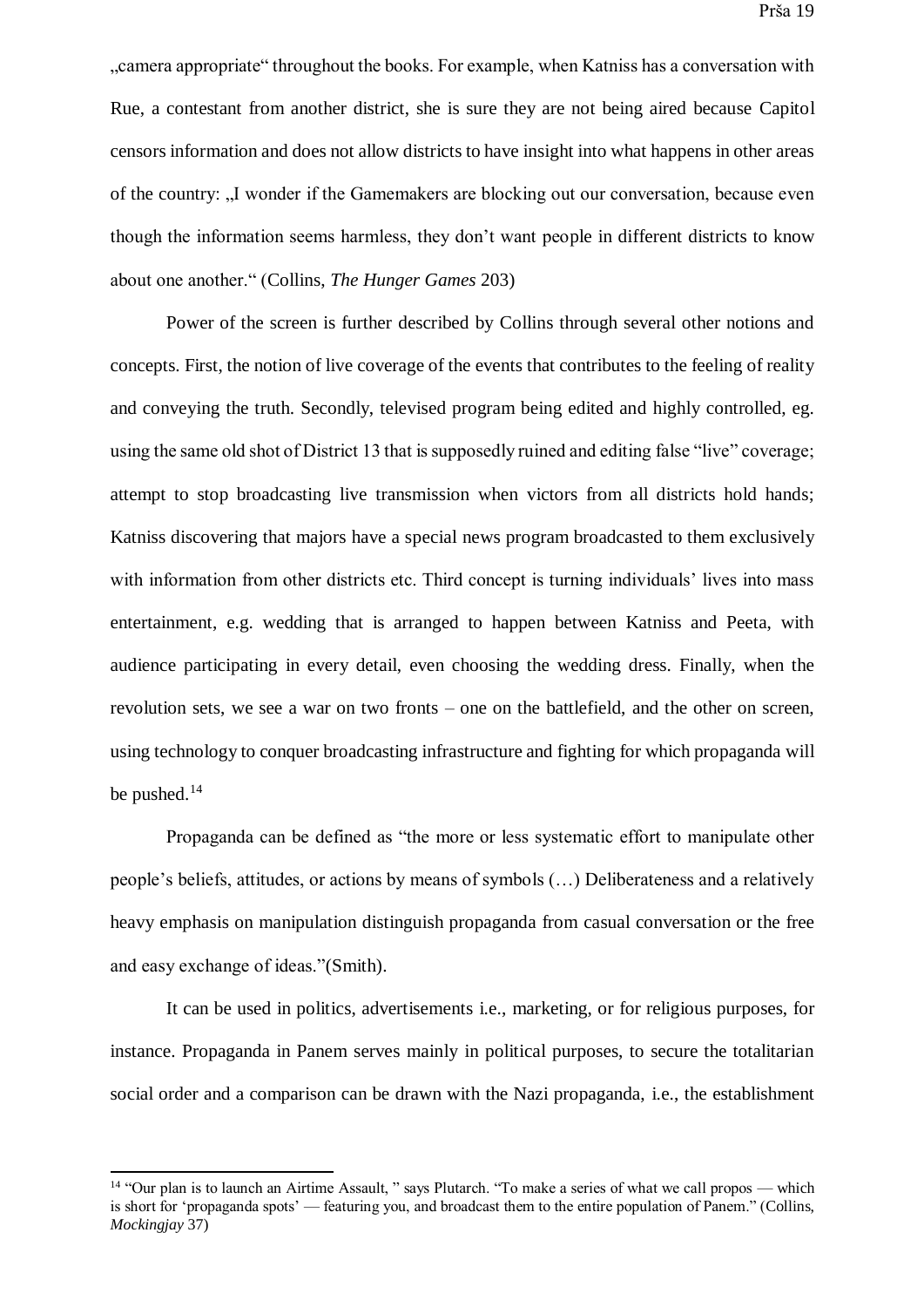and the life of the Third Reich. Without entering the complexity of the Nazi party and their modus operandi, I will just draw a parallel between these two for two reasons that David Welch and Aristotle Kallis mention in their respective researches of the Nazi propaganda. Welch proposes that the success of propaganda depends on whether the audience already has attitudes and beliefs that allow its manipulation (4-5), i.e., that it builds on existing attitudes, and secondly, does not serve just lies, but the parts of the truth that suit its agenda. The Capitol audience is privileged and wants to keep that order, while the districts population lives in fear caused by the last rebellion that things could be much worse than sacrificing 2 children each year. Once these attitudes change (Capitol audience finds compassion for Katniss and Peeta, and districts find hope in better social order), Capitol's propaganda ceases to have effect and is replaced by rebels' propaganda.

Kallis notes a similar thing, that the flow of information in crucial in propaganda, i.e., which information will be given, and which withheld as well as that the production of mass information cannot be divided from mass entertainment, because the cultural symbols are still transmitted, even in leisure form (2-3). This is seen in the novels through the reality spectacle, while the Nazis used media outlets such as newspapers, cinema and radio, the latter still being relatively new for mass consumption.

Developing and advanced science and technology (e.g., commercial radio for Nazis) plays a great part in propaganda placement and there are various examples in the trilogy where Collins plays with this concept. Booker (7) places science in the context of utopia and dystopia, stating that the effects of science can only be seen in the future, and in dystopian literature, such as Collins' trilogy, it is used for grim purposes, not the advancement of humanity.

The Hunger Games feature examples of using technology and science for creation of deadly weapons and means of intimidation and torture. Genetic engineering<sup>15</sup> is one of the most

<sup>&</sup>lt;sup>15</sup>, But these are the Hunger Games, and ordinary isn't the norm. More likely they will be one of the Capitol's muttations, tracker jackers. Like the jabberjays, these killer wasps were spawned in a lab and strategically placed, like land mines, around the districts during the war (Collins, *The Hunger Games* 185) "It wasn't real, I tell myself. The same way the muttation wolves last year weren't really the dead tributes. It's just a sadistic trick of the Gamemakers."(Collins, *Catching Fire* 96)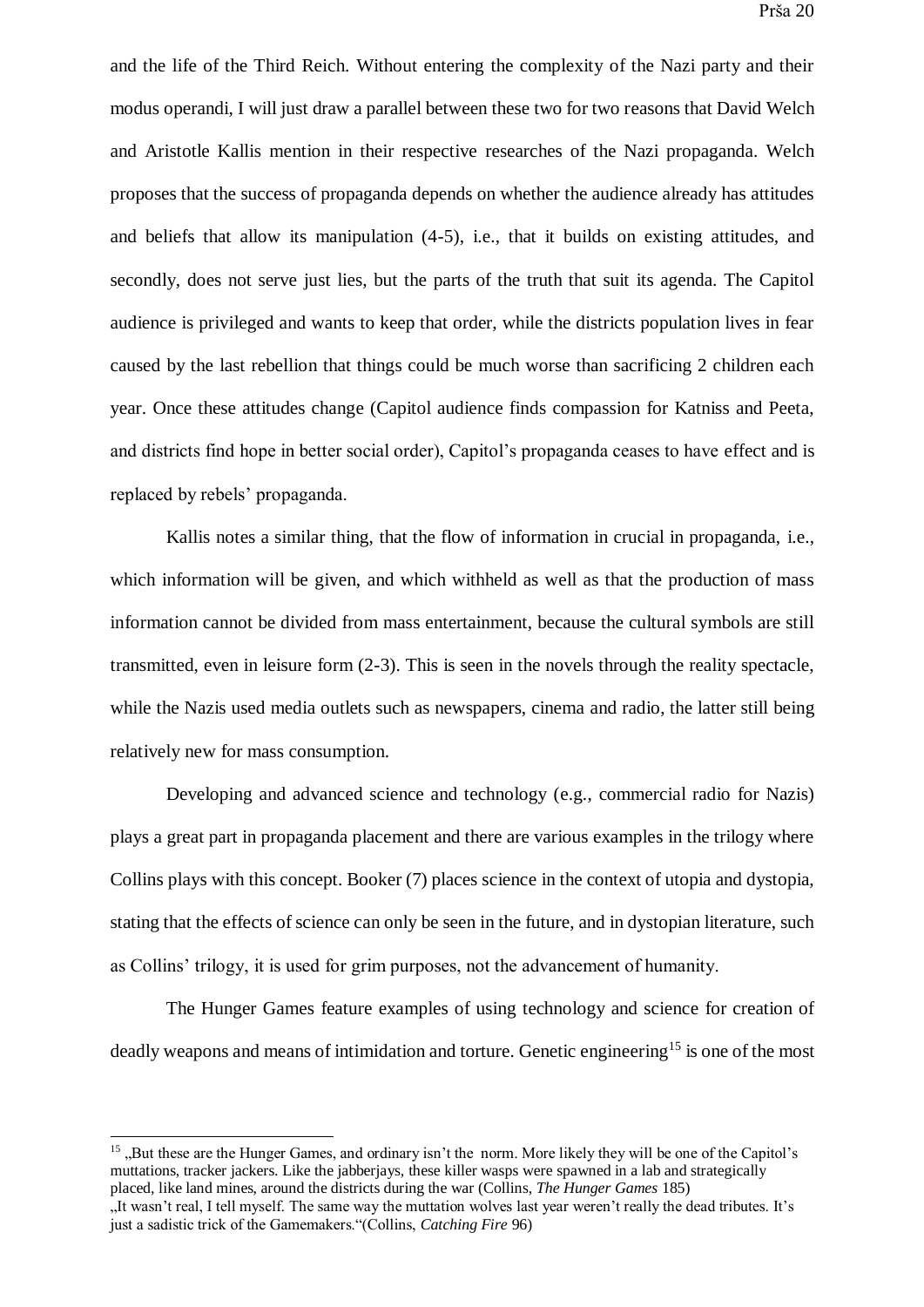prominent abuses of technology and science in the Hunger Games arena and Panem government control, e.g., creations such as killer monkeys, tracker jackers (killer bee-like creatures and mockingjays (birds used as means of espionage). Another one is the creation of artificial natural occurrences<sup>16</sup> – forest fires, dry rivers, temperature manipulation, blood rains etc. Medical and pharmaceutical technologies are painted as a class-dividing factor, e.g., in the Capitol, everything is available, from medicine to plastic surgery, while the districts have no such luxury<sup>17</sup>. Drug abuse is described as a coping mechanism and, in the case of Peeta, tool for torture $^{18}$ .

These technologies are the creation of intelligent individuals employed by the Capitol. In the reality show they are called the Gamemakers and represent directors, producers, screenplay writers, basically puppet-masters of the contestants in the arena. They have a dual task – to amuse the Capitol audience and to intimidate the audience from the districts. Being brutal in that task is not only allowed, but desirable due to brutality equaling spectacle<sup>19</sup>. Similarly to the role of Gamemakers, Edward L. Bernays writes about a small group of people, in relation to propaganda, who control the "public mind" and "understand the mental processes and social patterns of the masses" (10).

For contestants, and Katniss and Peeta for sure, the Gamemakers control seems as they are pawns in this sick intention, being made into monsters they are not, being used and their futures taken away from them. Their reality quickly changes when they do not obey the rules and do not play the part the Capitol and Gamemakers had planned for them (in the arena and outside of it). In the case of Katniss, this extends into her being used as the face of the rebellion and her realization that even as a rebel, she cannot be herself, but must look the part:

<sup>&</sup>lt;sup>16</sup> "This was no tribute's campfire gone out of control, no accidental occurrence. The flames that bear down on me have an unnatural height, a uniformity that marks them as human-made, machine-made, Gamemaker-made" (Collins, *The Hunger Games* 172)

 $17$  Katniss' mother is a healer who works solely with herbs and other available natural remedies.

<sup>&</sup>lt;sup>18</sup> . Also, the drugs they use to control my pain and mood sometimes make me see things. I guess. " (Collins, *Mockingjay* 7-8)

<sup>&</sup>lt;sup>19</sup> But something has happened to the monkeys. They are withdrawing, backing up trees, fading into the jungle, as if some unheard voice calls them away. A Gamemaker's voice, telling them this is enough (Collins, *Catching Fire* 88)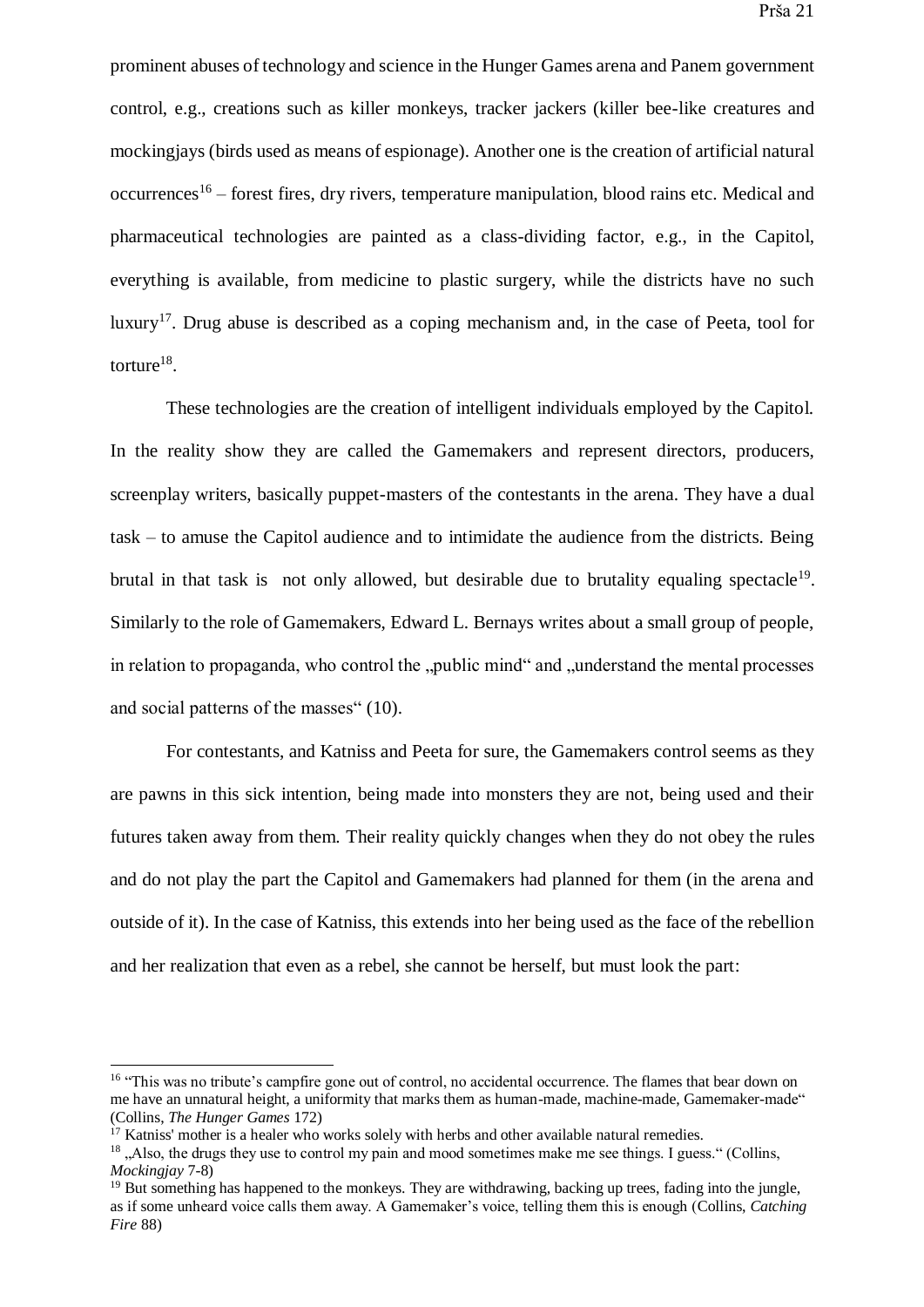...Cleaning me up is just a preliminary step to determining my new look. With my aciddamaged hair, sunburned skin, and ugly scars, the prep team has to make me pretty and then damage, burn, and scar me in a more attractive way (…) Only that was different, since I was a contestant. As a rebel, I thought I'd get to look more like myself. But it seems a televised rebel has her own standards to live up to." (Collins, *Mockingjay* 48)

The fact that Capitol and rebels hold such power over her life, reality and future leads her to conclude that the Games never really end. This is shown by the Victors tour that follows victory, which extends into mentoring new contestants, her fear of having children<sup>20</sup> because they may end up in the Games as many victors' children have (again, spectacle factor), using television to remind everybody that the Games are constantly present (electricity is always on when there is Games related program and it is mandatory watching<sup>21</sup>). Everything that is mentioned combined represents the use of television as a means of holding power through reenactments of trauma the Games cause, with just a little hope to hold citizens and glorifying victory in as the only way of a better life.

The sense of omnipresence of the Hunger Games and the eye of the camera<sup>22</sup> leads into the theme of paranoia and questioning/losing sanity caused by this television show. First, we are presented with the concept of Katniss' realization that she feels extremely lonely in the arena, although she knows she's not alone – the cameras are on her and if she's being aired, many are watching her. Secondly, her teaming up with Rue gives her the sense of a companion, showing meaning of real human interaction. And once out of the arena, with friends and family, she cannot shake the feeling of constantly being watched, of Capitol having an eye on her, prying into her private space. The notion of constant surveillance plays on the idea of Panopticum. Marita Strurken and Lisa Cartwright (96-100) build up on theories of Focault, who

 $20$  "Victors' children have been in the ring before. It always causes a lot of excitement and generates talk about how the odds are not in that family's favor. But it happens too frequently to just be about odds. Gale's convinced the Capitol does it on purpose, rigs the drawings to add extra drama. Given all the trouble I've caused, I've probably guaranteed any child of mine a spot in the Games." (Collins, *Catching Fire* 13)

<sup>&</sup>quot;Electricity in District 12 comes and goes, usually we only have it a few hours a day. Often the evenings are spent in candlelight. The only time you can count on it is when they're airing the Games or some important government message on television that it's mandatory to watch" (Collins, *The Hunger Games* 80)<br><sup>22</sup> Eive never seen tributes on the Training Center roof before. But that doesn't mean we're not be

<sup>&</sup>quot;I've never seen tributes on the Training Center roof before. But that doesn't mean we're not being taped. "Do you think they're watching us now?" (Collins, *The Hunger Games* 80-81)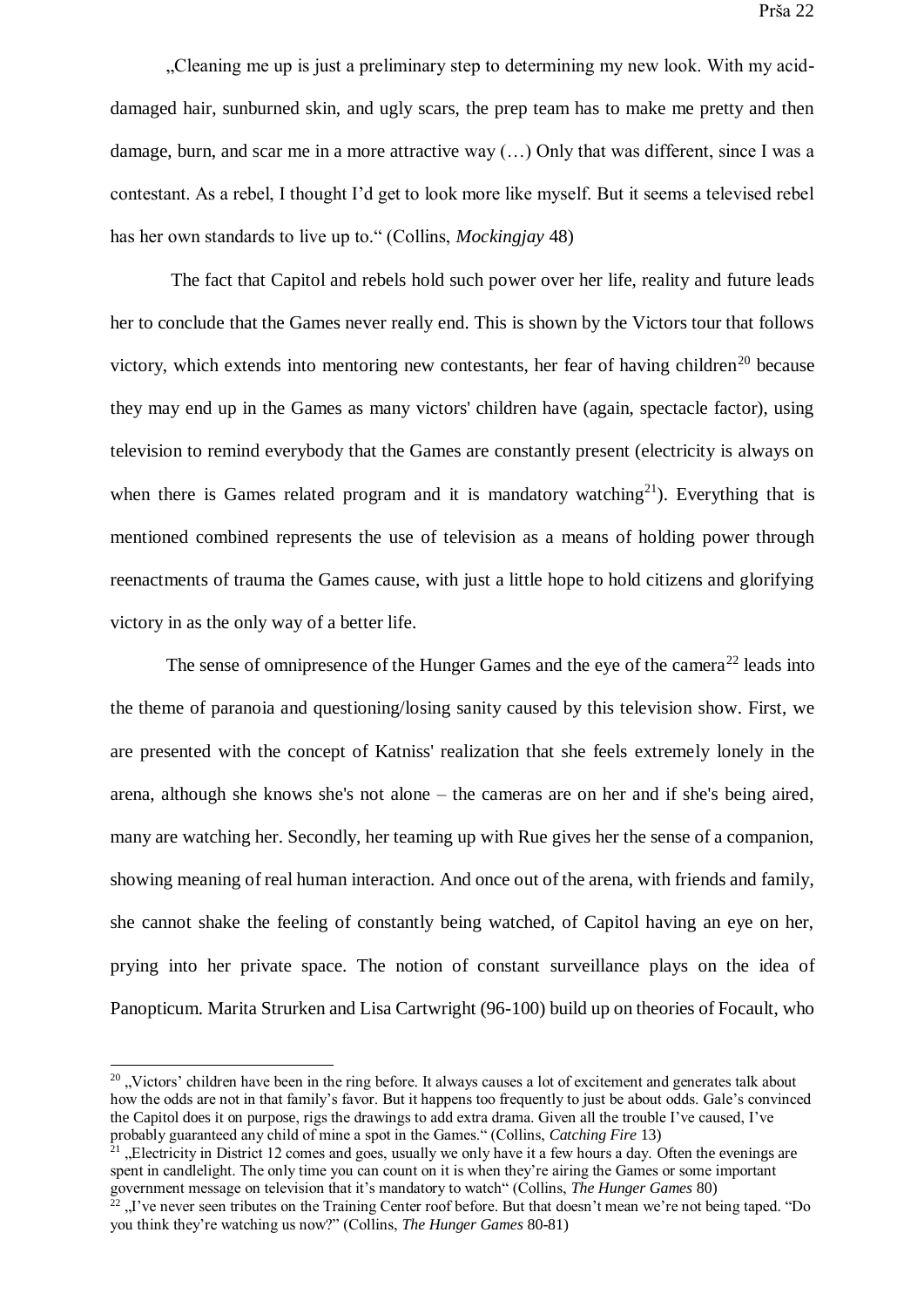claims that totalitarian societies have means of torture that keep the society in check, while modern societies count on their citizens to self- regulate. This is only possible because of the the notion of panopticism. Panopticism is adopted from a prison system in which the panopticum is a circular guard tower that has view of every prison cell, while the prisoners do not know if the guard is in the tower or not but behave as they are being monitored. The same is applied for modern societies via various means, e.g. CCTV cameras. In the novels $^{23}$ , Katniss' feeling of being constantly watched, not knowing how to behave – to perform for the all-seeing eye or be her true self – switching between her real and performative character in the arena and her real-life circumstances leads to her being paranoid and outright questioning what is real and what is not, i.e. she begins losing sanity. First example is the therapy method of establishing everything she knows to be true and building up on that. But the best example is given when a game is constructed for Peeta after his memories have been tampered with by the Capitol (which relates to the abuse of medical technology and drugs again) called Real or not real and later on we see Katniss using the same method<sup>24</sup> – recollecting a memory and trying to decide if it had really happened or not in order to determine her sanity and the blurred line between real and imaginary or artificially constructed.

In conclusion, propaganda has the power to change realities, but it does not operate on its own. Many factors need to influence society and an individual for attitudes to be shifted to a whole new ideology. The advantage of propaganda in reality tv is based on the presumption that the content broadcasted is "real" and the factor that participants are not celebrities, as well as idolizing them becomes a powerful tool to influence masses. In the following chapter I will explore the evolution of the reality format, i.e. the shift it made towards the internet as a channel

<sup>&</sup>lt;sup>23</sup> "I don't know if it's the pods, or the fear, or watching Boggs die, but I feel the arena all around me. It's as if I've never left, really." (Collins, *Mockingjay* 210)

<sup>&</sup>quot;It's possible I could hoard my pills and then knock myself off with a lethal dose, except that I'm sure I'm being watched round the clock. For all I know, I'm on live television at this very moment while commentators try to analyze what could possibly have motivated me to kill Coin. The surveillance makes almost any suicide attempt impossible. Taking my life is the Capitol's privilege. Again." (Collins, *Mockingjay* 270-271)

<sup>&</sup>lt;sup>24</sup> "Real or not real? I am on fire. The balls of flame that erupted from the parachutes shot over the barricades, through the snowy air, and landed in the crowd." (Collins, *Mockingjay* 251)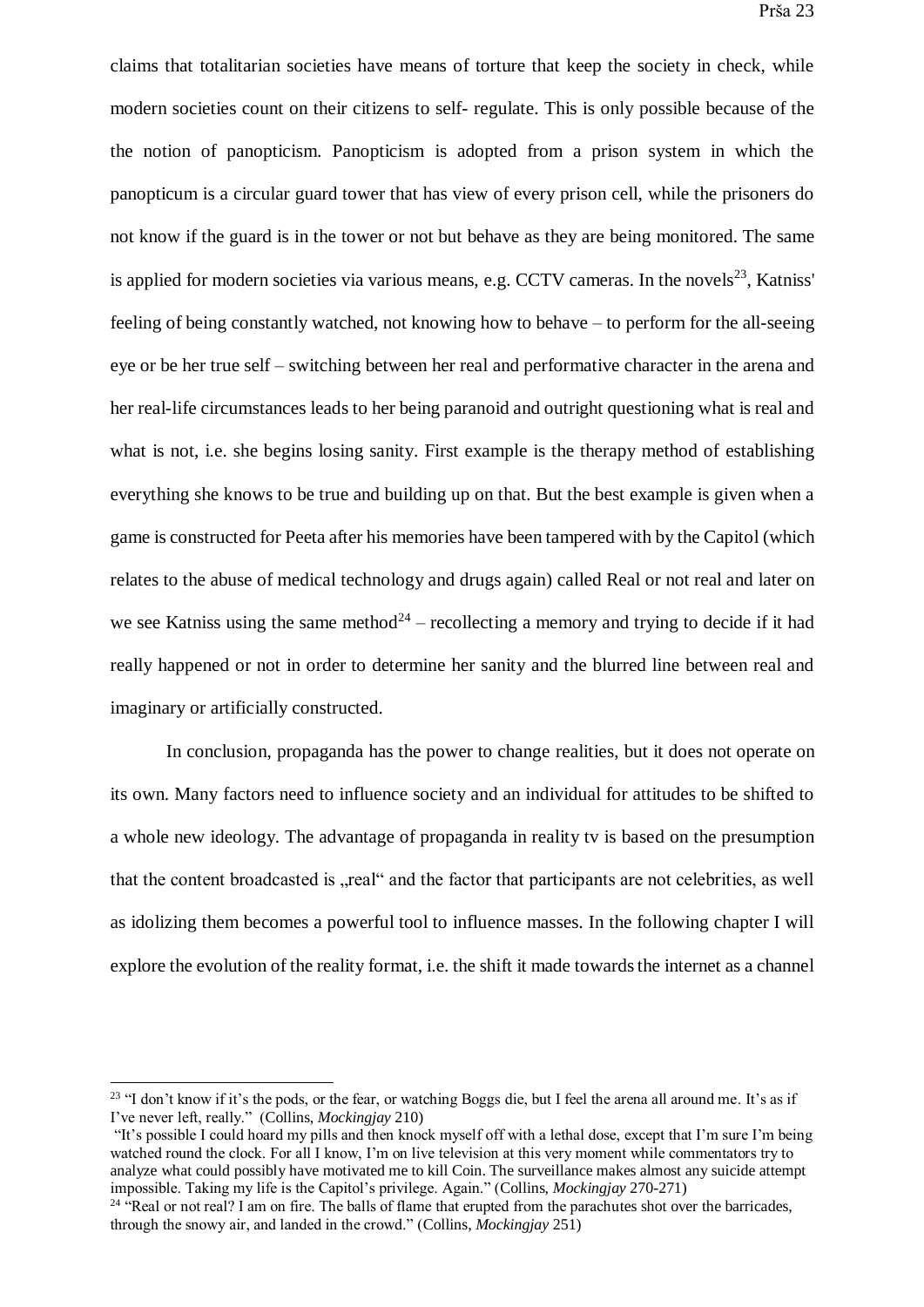for creating and publishing content. Furthermore, we will see how that format changes in a mainly two-way communication channel.

#### <span id="page-28-0"></span>**8. From Reality Tv to Reality Web?**

In the previous chapters we have seen how reality tv and participants of such shows can alter realities for individuals and societies, and it mostly concerns the influence that participants have on the general audience and can change their habits, especially consumer habits through transmission of cultural symbols and product placement (sponsorships). The Hunger Games portray this to a greater extent, presumably what would happen if reality tv had even more of an influence on the audience sparking social changes i.e., they present a dystopian stance. Even though the audience have some input into the creation of reality tv shows (e.g. televoting), in the  $21<sup>st</sup>$  century we witness an even greater input when it comes to web.

The reason for this is the movement from one-way communication where the active participants place their agenda or at least heavily script and edit content (television) to a twoway communication (web) where the audience holds more power. Schechner in *Performance Studies: An Introduction* presents websites as more open and free space which contains less taboos (128). 24/7 web transmission can be seen in some reality TV shows, and Schechner sees "the month-long broadcast of the ongoing lives of the Loud family of southern California in 1971." (128) as the forefather of the genre (128). He also gives an example of JenniCam which was "the creation of Jennifer Ringley who in 1996 at the age of 20 decided to install a camera in her dorm room at Dickinson College in Pennsylvania." (128) She filmed her life and answered e-mails from viewers. For Schechner, this can be seen as the idea behind Youtube (128-129), a website where anyone can post whatever they like and receive feedback from viewers. Not only Youtube, but the appearance of other social media brought about the most changes in this aspect. The role of the audience became even more prominent. The possibility of liking, sharing, and engaging with content made possible several social changes, only some of which are: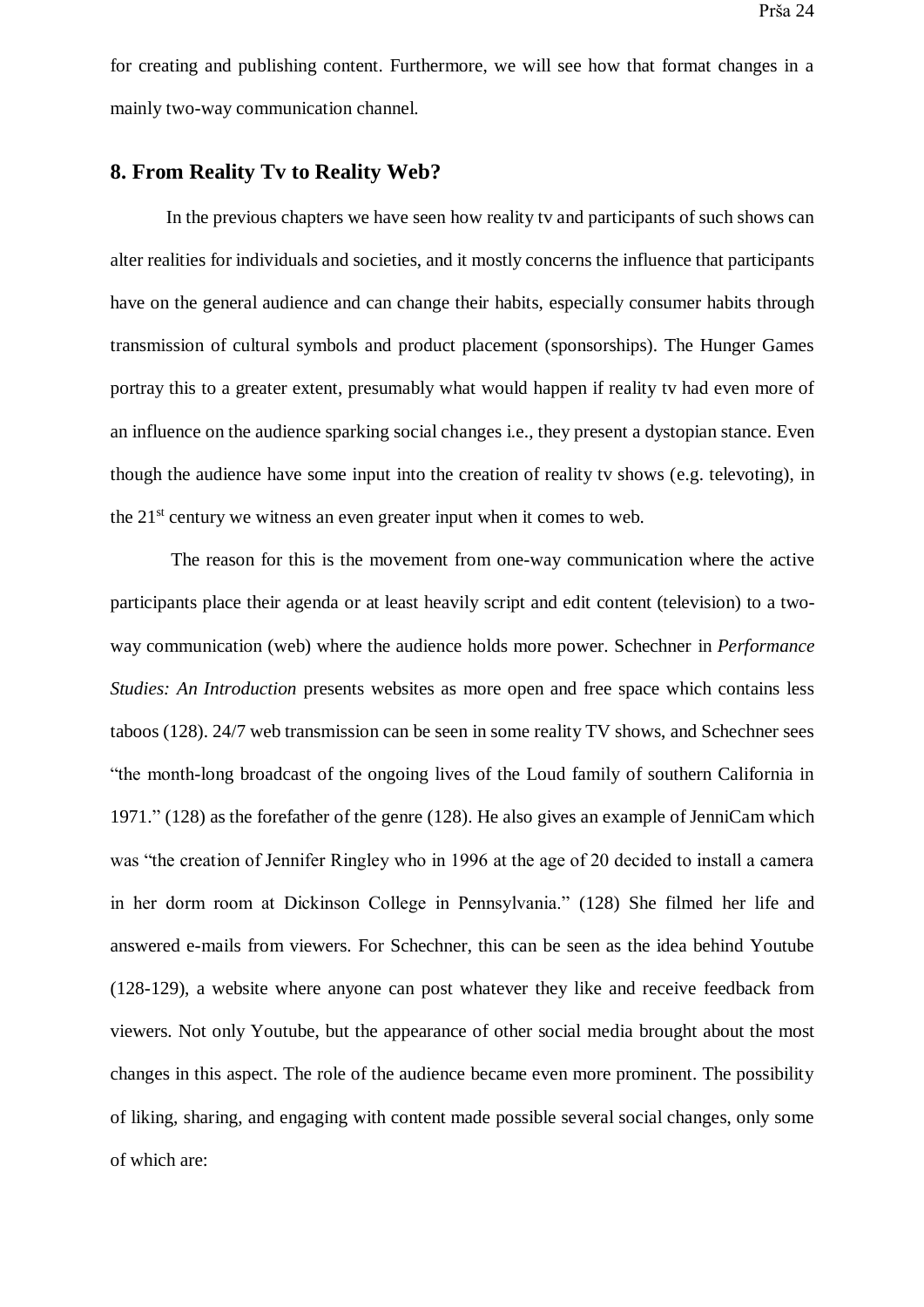- outbreak of new occupations – observing life of individuals who have qualities that appeal to the audience and that audience engaging with them led to the construction of "influencer" careers – people who may become celebrities simply due the number of followers who like and engage in their lives as portrayed (performed) on social media and are therefore given sponsorships and a way to make a living through placing products and services (enticing their followers to buy things that their idol uses). This does not differ much from the influence that celebrities (actors, musicians, athletes) had on the audience before, as trendsetters, but it does differ in the previously mentioned "that could be me" factor because anybody (regardless of talent and physical ability, for example) can start an online platform and create content.

- new marketing strategies – influencers also gave companies another way of placing their products directly to the market, and arguably even a more successful one. The reason for that is that the audience is already filtered by their interests. For example, a company that sells fitness equipment will reach out to influencers who are fitness instructors, fitness models, etc. to promote their products to followers who have already chosen to follow such content.

- appearance of cancel-culture – feeling of proximity to influencers and celebrities through the web and especially social media, enabled by means of leaving direct comments on the things they post or even sending direct messages (and them responding) also created a new concept called cancel-culture. What it represents is the judgment of celebrities' action and if it does not agree with the mass audience attitudes, they are at risk of getting canceled, ie. their careers ruined. The fact that they rely on their following and that the audience can share information faster than ever can lead to them losing their source of income. Some of the recent instances include, for example: beauty youtuber James Charles who lost a number of his followers due to allegations of inappropriate sexual behavior with minors(O'Connor and Haylock); rapper Eminem being a "cancel" target on social media TikTok, due to lyrics in one of his song which speaks of domestic violence (Rolli) and even the former president of USA, Donald Trump, who was blocked altogether from social media after election results, for inciting violence among his supporters, as the platforms reported (Denham).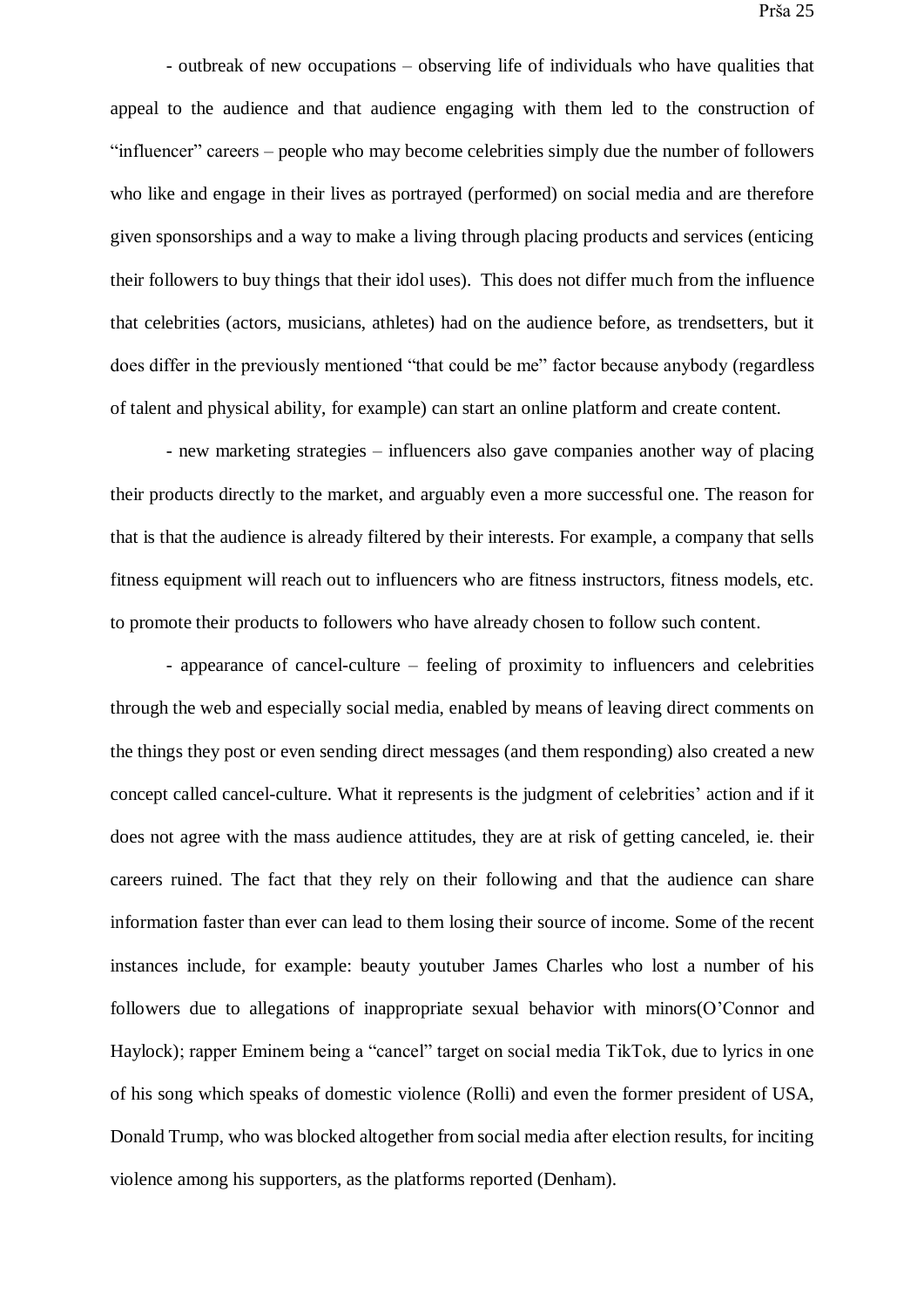- social movements originating on the web – the example of Donald Trump portrays exactly how some social movements can transfer from online communities into real life. The event that he was blocked for was the riot that entered the US Capitol Building in January 2021. (Tan and Jamison). Another prominent example are viral footages of police body-cams and videos of passer-byes which feature police officers using unnecessary force on people of color, especially Afro-Americans, which took the Black Lives Matter social movement from social media and internet in general to the streets of USA, sparking violent riots and encounters of police and protestors, as well as vandalism on private and public properties (Taylor). The fact that the protests are also called the George Floyd protests, by the man who died due to police brutality, shows how the imagery of one man can personify a whole social movement. There is a similar instance in *Mockingjay* novel, regarding Katniss:

""Dead or alive, Katniss Everdeen will remain the face of this rebellion. If ever you waver in your resolve, think of the Mockingjay, and in her you will find the strength you need to rid Panem of its oppressors." (Collins, *Mockingjay* 212).

- expansion of categories that take place in the virtual reality – with technological advances and information systems that are available nowadays, there are more and more aspects of "offline" lives that can be transferred onto the web. Most recently, the pandemic of Covid-19 (2020-2021), showed that in order to decrease risk of contagion, many occupations, wherever it was possible were encouraged to start working online (Swartz and Owens), with the exception of social category "essential workers" (emergency workers).

Reality tv pushed boundaries in its own right, but reality web builds up on that and pushes them even more in all of the categories mentioned in this paper. It plays on the notion of performativity by individuals who chose to depict their lives online; we can observe new special forms of communitas created among supporters and followers, and social drama that stems from those communities; voyeurism that is not bound to cinema or television, but fits in the palm of a hand and the audience can participate whenever and wherever they like, and; propaganda that is highly efficient because the audience it has influence on, whose attitudes it can affect, groups itself to be targeted.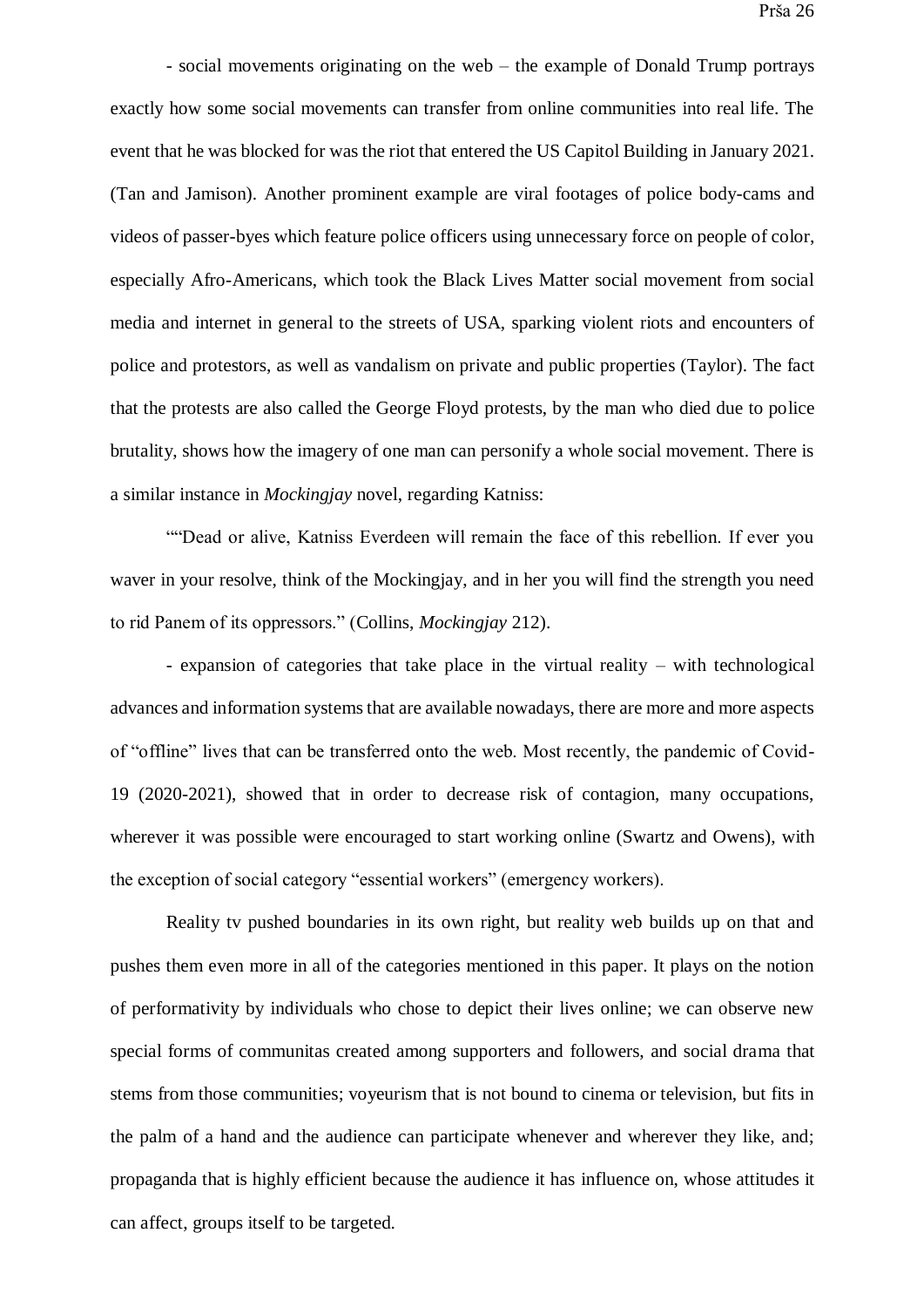### <span id="page-31-0"></span>**9. Conclusion**

Based on the analysis presented in previous chapters and the hypothesis that reality television format (and most recently, similar online content) have a great role in the creation of "real reality", I will present their connection. Once again, by "real reality", I am implying the social and cultural patterns of behaviors that have been influenced by the said format (or to which that format assigned new meanings and values).

The theoretical frame in this paper is divided into categories of performativity, liminality and communitas. Performativity refers to actions and "doing" that shapes representation; the process of liminality describes both the performative process and creation of communitas which is important for the unity among the audience and emergence of fandom subcultures, as well as creating social dramas, i.e. changes in the society. However, the process of liminality can be applied to reality itself.

If we observe reality in the same frame, as a liminal process, we can see how the construction of reality happens in the three stages, just as was already presented for performativity, communitas and social dramas:

| Liminality                                  | <b>Reality</b>                               |
|---------------------------------------------|----------------------------------------------|
|                                             |                                              |
| Phase 1 (preliminal):                       | Reality                                      |
| Phase 2 (liminal, where the change happens) | Scripted/performed reality                   |
| Phase 3 (postliminal)                       | Transformed or transported reality (depends) |
|                                             | if the change is temporary or permanent)     |
|                                             |                                              |

If this is then applied to the investigated topics, i.e., reality format (televised and online) and the Hunger Games dystopian depiction of the same theme, it sums up and gives a conclusion of the entire thesis and can be seen in the illustration below: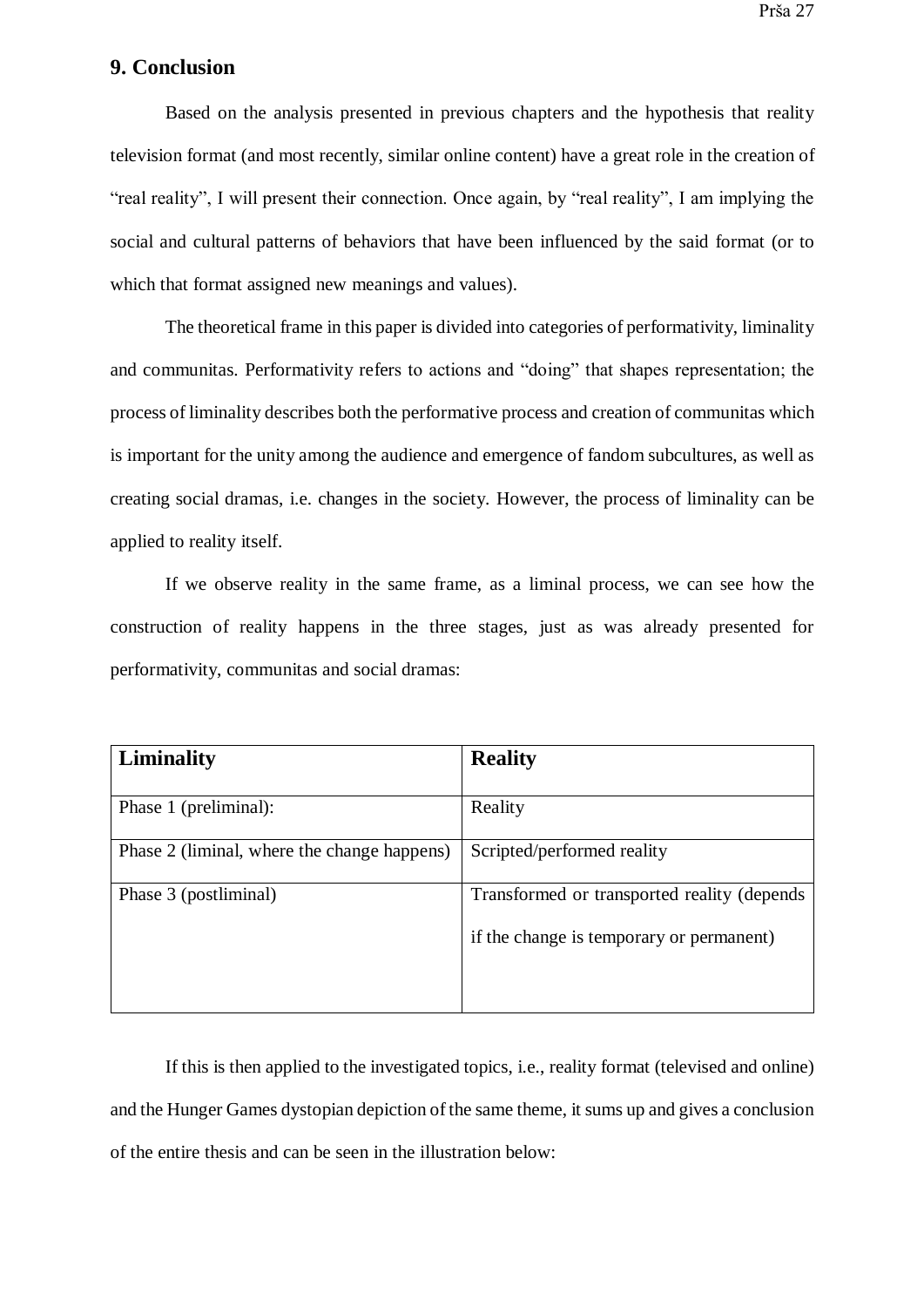| <b>Reality</b>                 | <b>Reality format</b>                      | <b>Dystopian</b><br>depiction<br>of                       |
|--------------------------------|--------------------------------------------|-----------------------------------------------------------|
|                                |                                            | reality<br>format<br>$\mathbf{in}$<br>the                 |
|                                |                                            | <b>Hunger Games trilogy</b>                               |
| Reality                        | Real-life<br>contestants                   | Real-life contestants from the                            |
|                                | (anonymous, mostly middle   lower class of | society,                                                  |
|                                |                                            | to upper-middle class), live oppression, live coverage of |
|                                | coverage of events, live                   | events                                                    |
|                                | social media coverage                      |                                                           |
| Scripted/performed reality     | Artificial conditions, notion              | Gamemakers creating brutal                                |
|                                | of panopticism and camera                  | artificial<br>conditions,                                 |
|                                | acting<br>awareness,                       | contestants performing to                                 |
|                                | (performing accordingly) to                | appeal to sponsors, program                               |
|                                | appeal to the audience,                    | editing (censorship)                                      |
|                                | program editing                            |                                                           |
| Transformed or transported     | (identity<br>Celebrity status              | Celebrity status (Victors -                               |
| reality (depends if the change | $change - shift$ to upper class),          | shift<br>class),<br>to<br>upper                           |
| is temporary or permanent)     | product placement,                         | relationships<br>between                                  |
|                                | sponsorships,<br>relationships             | contestants, change of social                             |
|                                | between contestants, change                | order - revolution                                        |
|                                | social<br>order<br>of<br>new               |                                                           |
|                                | occupations,<br>"cancel-                   |                                                           |
|                                | culture", social movements                 |                                                           |

The Hunger Games trilogy gives a literary dystopian representation of reality television format which is important to note due to television being a one-way communication channel. When in hands of the ruling class and with no opposition, it represents a powerful medium for propaganda that controls the social order in place. However, Collins' novels do not touch upon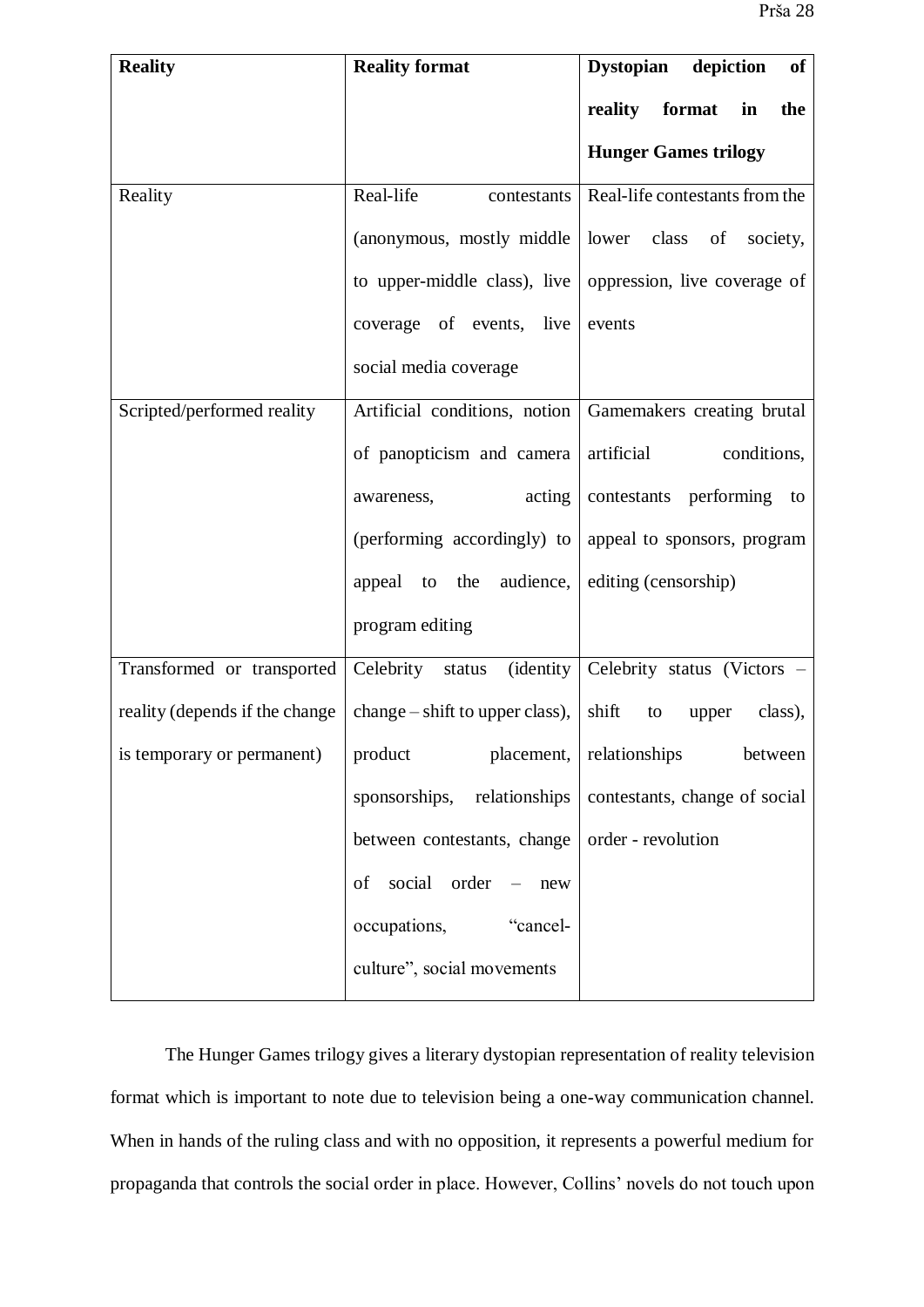the evolution of this format, i.e., its online successor, which has proven to be a powerful twoway communication medium that still can serve to push propaganda (social and individual) but is also more easily deconstructed. The reason for that lies in accessibility of technological and scientific breakthroughs (smartphones, internet connection, social media, and web content access) to the general audience, even those in the lower economic classes of society. Creation of reality format does not solely lie in the hands of broadcasting television companies and is therefore less easy to manipulate. What were once pure consumers of the content are now active participants that contribute, more than ever, to the creation of "real", offline, off-television reality they live in.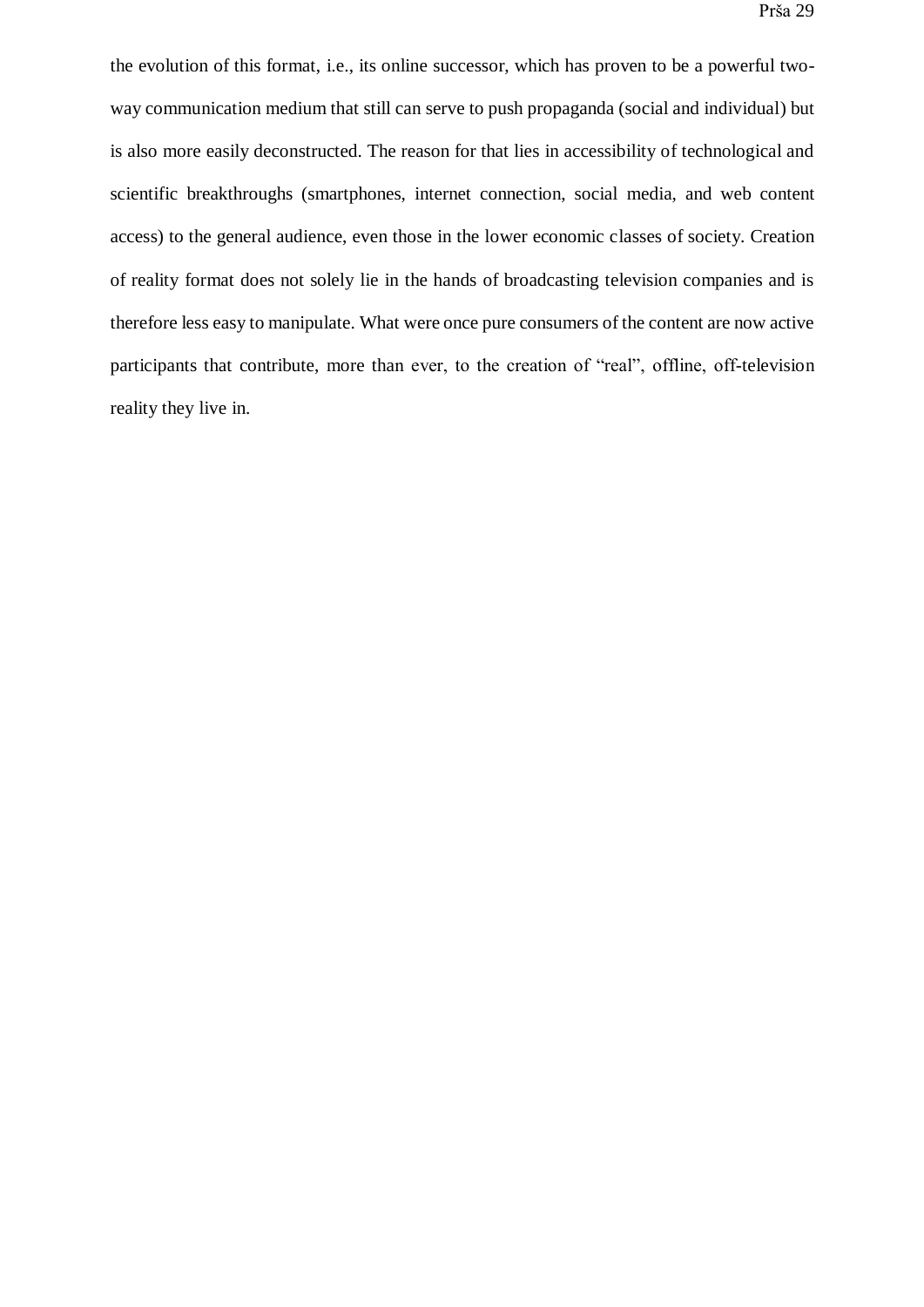#### <span id="page-34-0"></span>**Works Cited**

Aerts, Diederik. "Relativity Theory: What Is Reality?" *Foundations of Physics*, vol. 26, no. 12, 1996. *Crossref*, doi:10.1007/bf02282126.

Armitstead, Claire. "Suzanne Collins: Hunger Games Author Who Found Rich Pickings in Dystopia." *The Guardian*, 22 Feb. 2018, www.theguardian.com/books/2012/apr/27/suzannecollins-hunger-games-profile.

Basu, Balaka, et al. *Contemporary Dystopian Fiction for Young Adults: Brave New Teenagers (Children's Literature and Culture)*. 1st ed., Routledge, 2013.

Berg, Madeline. "Kim Kardashian West Is Officially A Billionaire." *Forbes*, 6 Apr. 2021, www.forbes.com/sites/maddieberg/2021/04/06/kim-kardashian-west-is-officially-a-

billionaire/?sh=f3baea321bba.

Bernays, Edward. *Propaganda*. New York, Horace Liveright INC, 1928.

Booker, Keith. *Dystopian Literature: A Theory and Research Guide*. First Edition, Connecticut, Greenwood Press, 1994.

Brown, Les. *Les Brown's Encyclopedia of Television*. 3rd ed., Detroit, Gale Research, 1992. Collins, Suzanne. *Catching Fire (Hunger Games Trilogy, Book 2)*. Kindle ed., Scholastic Inc., 2010.

---. *Mockingjay (Hunger Games Trilogy, Book 3)*. 1st ed., Kindle ed., Scholastic Inc., 2010.

---. *The Hunger Games (Hunger Games Trilogy, Book 1)*. Reprint, Kindle ed., Scholastic Press, 2009.

Denham, Hannah. "These Are the Platforms That Have Banned Trump and His Allies." *Washington Post*, 15 Jan. 2021, [www.washingtonpost.com/technology/2021/01/11/trump](http://www.washingtonpost.com/technology/2021/01/11/trump-banned-social-media)[banned-social-media.](http://www.washingtonpost.com/technology/2021/01/11/trump-banned-social-media)

Gennep, Arnold van. *The Rites of Passage*. Chicago: University of Chicago Press, 1960. Johnson, Francis Howe. *What Is Reality? An Inquiry As To The Reasonableness Of Natural Religion, And The Naturalness Of Revealed Religion (1891)*. Boston and New York, Houghton Mifflin and Company, 1891.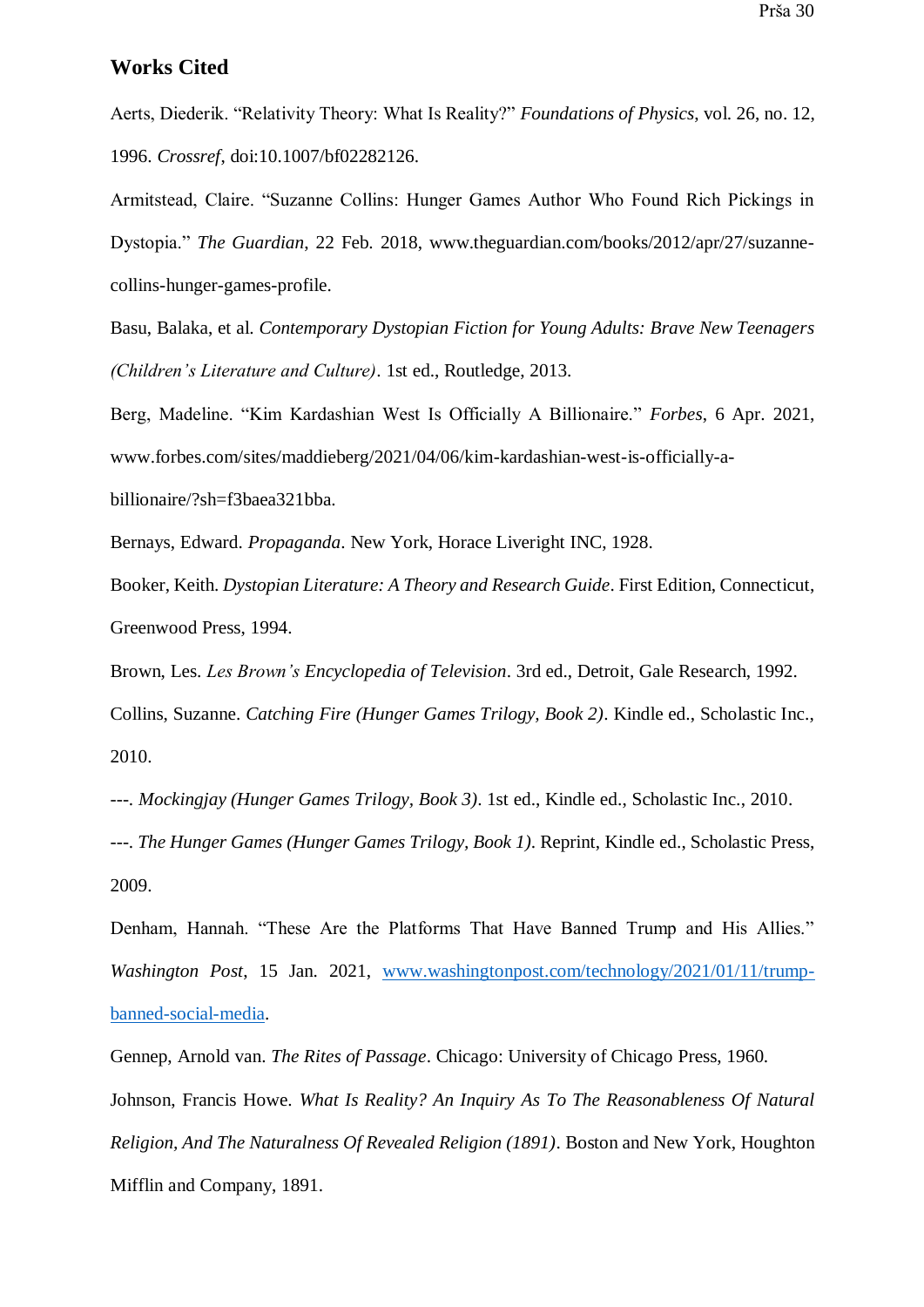Kallis, Aristotle A. *Nazi Propaganda and the Second World War*. 2005th ed., Palgrave Macmillan, 2005.

"Kylie Jenner." *Forbes*, 2020, [www.forbes.com/profile/kylie-jenner/?sh=25ebd76355b5.](http://www.forbes.com/profile/kylie-jenner/?sh=25ebd76355b5)

Lee, Matthew. "Stranger than Fiction: The Extreme State of Reality TV." *Delayed Gratification*, 23 Mar. 2017, [www.slow-journalism.com/from-the-archive/stranger-than](http://www.slow-journalism.com/from-the-archive/stranger-than-fiction-the-extreme-state-of-reality-tv)[fiction-the-extreme-state-of-reality-tv.](http://www.slow-journalism.com/from-the-archive/stranger-than-fiction-the-extreme-state-of-reality-tv)

MacAloon, John J. "Olympic Games and the Theory of Spectacle in Modern Societies." Rite, Drama, Festival, Spectacle, John J. MacAloon, ed.: 241–80. Philadelphia: Institute for the Study of Human Issues, 1984.

O'Connor, Florence and Zoe Haylock. "A Complete Timeline of the James Charles Allegations and Controversies." *Vulture*, 12 May 2021, [www.vulture.com/2021/05/james-charles](http://www.vulture.com/2021/05/james-charles-allegations-controversies-timeline.html)[allegations-controversies-timeline.html.](http://www.vulture.com/2021/05/james-charles-allegations-controversies-timeline.html)

"Panem et Circenses." *The Merriam-Webster.Com Dictionary*, www.merriamwebster.com/dictionary/panem%20et%20circenses. Accessed 30 July 2021.

Realitytvworld. "All Reality TV Shows Index @ Reality TV World - News, Information, Episode Summaries, Message Boards, Chat and Games for Unscripted Television Programs." 2021, www.realitytvworld.com/realitytvworld/allshows.shtml.

Rolli, Bryan. "Gen Z Wants To Cancel Eminem. His Millennial Fans Should Be Proud." *Forbes*, 12 Mar. 2021, [www.forbes.com/sites/bryanrolli/2021/03/12/gen-z-wants-to-cancel](http://www.forbes.com/sites/bryanrolli/2021/03/12/gen-z-wants-to-cancel-eminem-his-millennial-fans-should-be-proud)[eminem-his-millennial-fans-should-be-proud.](http://www.forbes.com/sites/bryanrolli/2021/03/12/gen-z-wants-to-cancel-eminem-his-millennial-fans-should-be-proud)

Schechner, Richard. *Performance Theory*. London: Routledge, 2003.

--- *PERFORMANCE STUDIES: An introduction*. New York: Routledge. 2013

Smith, Bruce Lannes. "Propaganda". Encyclopedia Britannica, 24 Jan. 2021, [https://www.britannica.com/topic/propaganda. Accessed 26 July 2021.](https://www.britannica.com/topic/propaganda.%20Accessed%2026%20July%202021)

Sturken, Marita and Lisa Cartwright. *Practices of Looking - An Introduction to Visual Culture*. 2017*.* Oxford University Press, Oxford.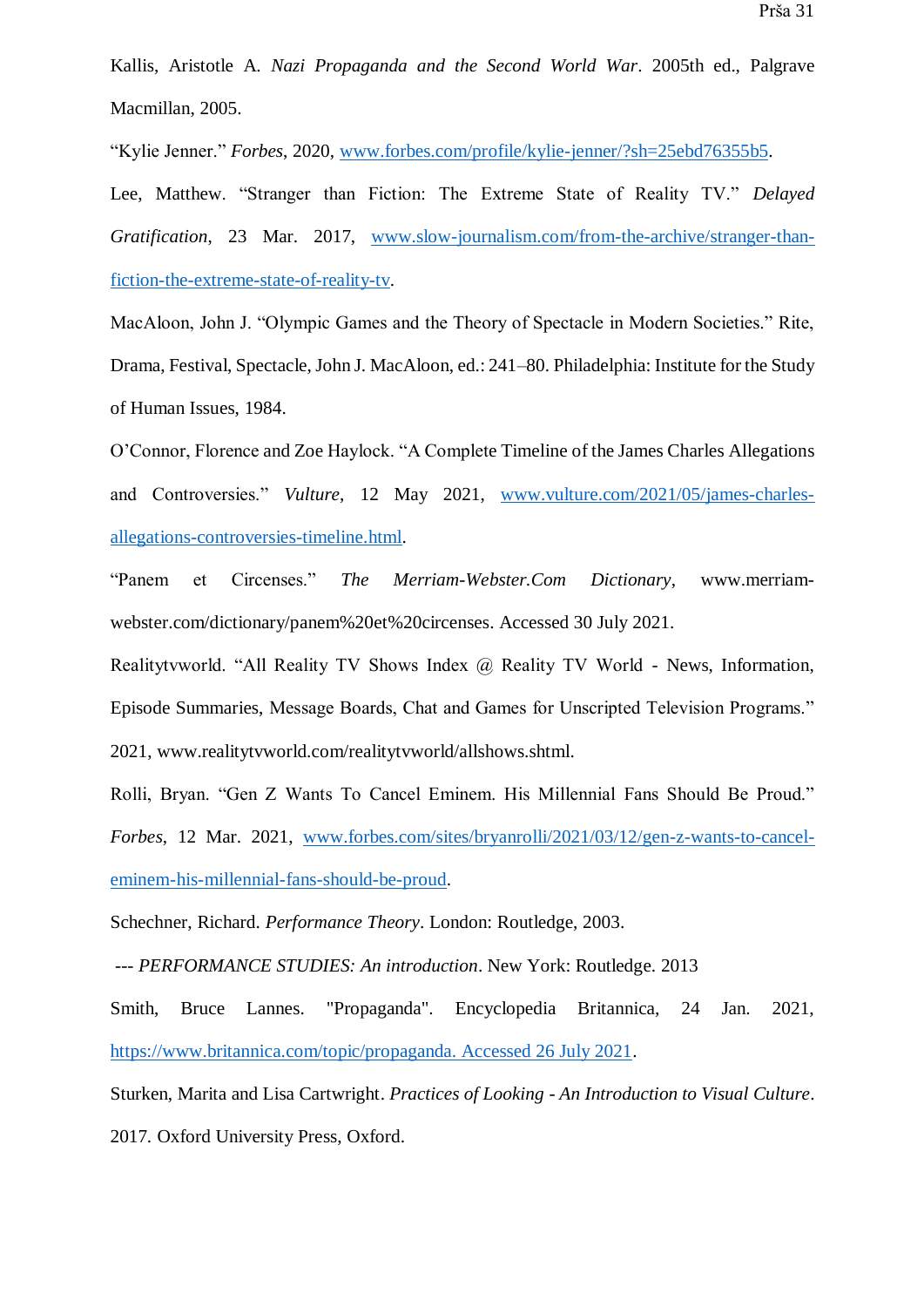Swartz, Jon, and Jeremy Owens. "Zoom Earnings Roared to Nearly \$1 Billion in 2020, and the Stock Is Rising Again." *MarketWatch*, 2 Mar. 2021, www.marketwatch.com/story/zoomearnings-roared-to-nearly-1-billion-in-2020-and-the-stock-is-rising-again-11614633824.

Tan, Rebecca and Peter Jamison. "Trump Supporters Storm U.S. Capitol, with One Woman Killed and Tear Gas Fired." *Washington Post*, 7 Jan. 2021, www.washingtonpost.com/local/trump-supporters-storm-capitol-dc/2021/01/06/58afc0b8- 504b-11eb-83e3-322644d82356\_story.html.

Taylor, Derrick Bryson. "A Timeline of the George Floyd Protests." *The New York Times*, 28 Mar. 2021, [www.nytimes.com/article/george-floyd-protests-timeline.html.](http://www.nytimes.com/article/george-floyd-protests-timeline.html)

Turner, Victor. *Dramas, Fields, and Metaphors*. Ithaca, NY: Cornell University Press, 1974.

---*The Ritual Process: Structure and Anti-Structure.* Chicago: Aldine Publishing Company, 1969.

Welch, David. *The Third Reich: Politics and Propaganda*. 2nd ed., Routledge, 2002.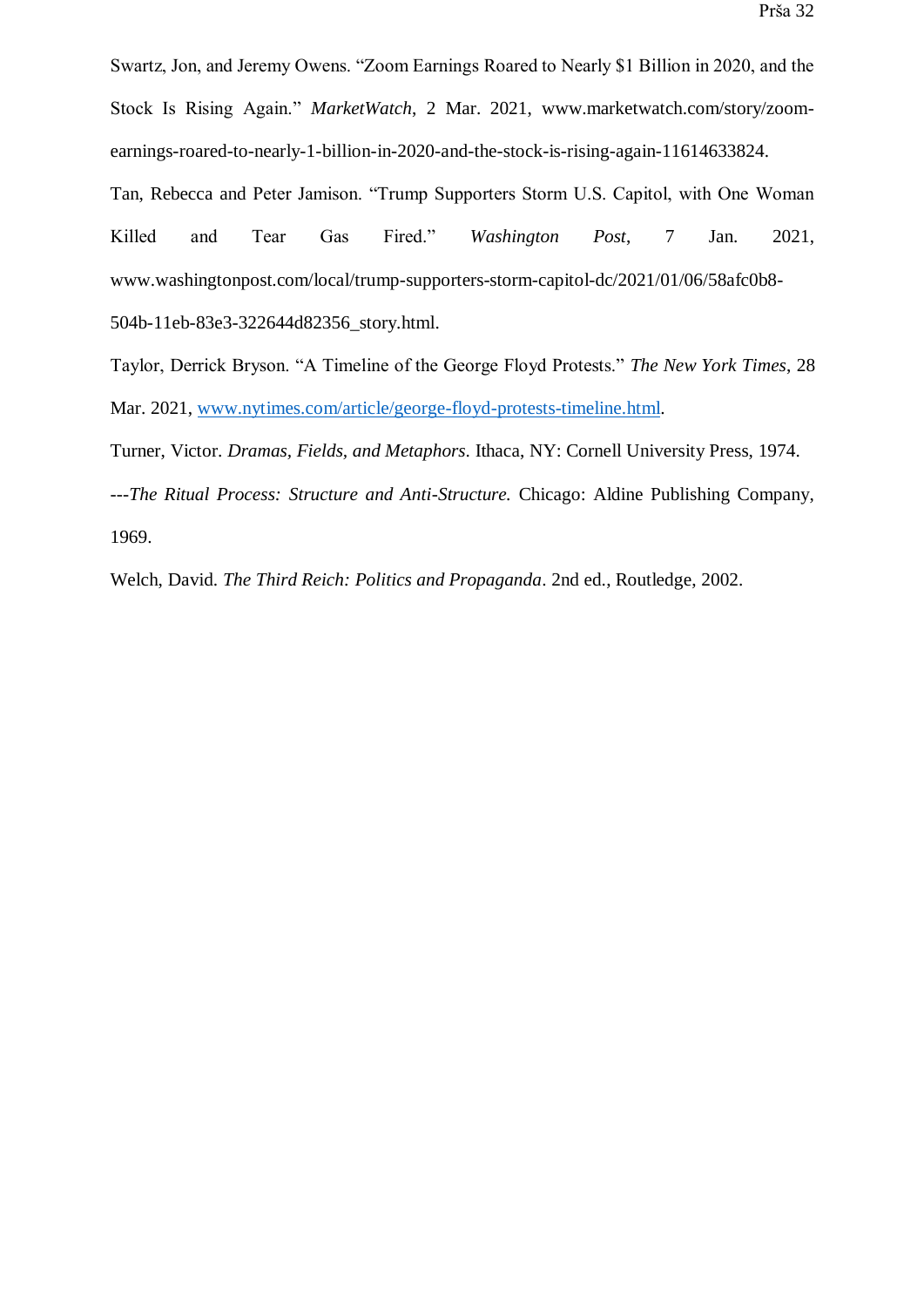#### <span id="page-37-0"></span>**10. Summary**

The Hunger Games: Creation of "Real" Reality

This thesis focuses on literary representation of reality tv phenomenon in The Hunger Games trilogy by Suzanne Collins, a dystopian young adult work of fiction. The trilogy is analyzed for themes that concern manipulation and representations of reality. Found themes are then incorporated into a theoretical framework of performance studies, with an anthropological observance of how they represent changing realities for individuals and societies, both in the analyzed novels and modern societies. The thesis ends with questioning the position of newer forms of reality format, namely the Internet, and its global usage that also contributes to shifting representations of reality and creating social dramas to a greater extent due to it being a twoway communication method.

Key terms: The Hunger Games, reality TV, creation of reality, performance studies, liminality

#### <span id="page-37-1"></span>**11. Sažetak**

Igre gladi: Kreiranje "stvarne" stvarnosti

Ovaj diplomski rad u fokusu ima književni prikaz fenomena reality televizije u trilogiji Igre gladi, djela autorice Suzanne Collins koje pripada kategoriji distopijske literature za adolescente. Trilogija je analizirana u potrazi za temama koje se tiču manipulacije i različitih reprezentacija stvarnosti. Pronađene teme su potom inkorporirane u teorijski okvir studija performansa, odnosno izvedbe, s antropološkom pozicijom u istraživanju načina na koji predstavljaju promjene u stvarnosti za individualce i društva, u analiziranim knjigama i u modernim društvima. Rad završava s propitkivanjem pozicije novijih formi reality formata, naročito interneta i njegove globalne upotrebe koja pridonosi promjenama u prikazima stvarnosti i kreaciji društvenih drama na novoj, većoj, razini zbog činjenice da se radi o dvosmjernoj metodi komunikacije.

Ključne riječi: The Hunger Games, reality TV, kreiranje realnosti, izvedbeni studiji, liminalnost